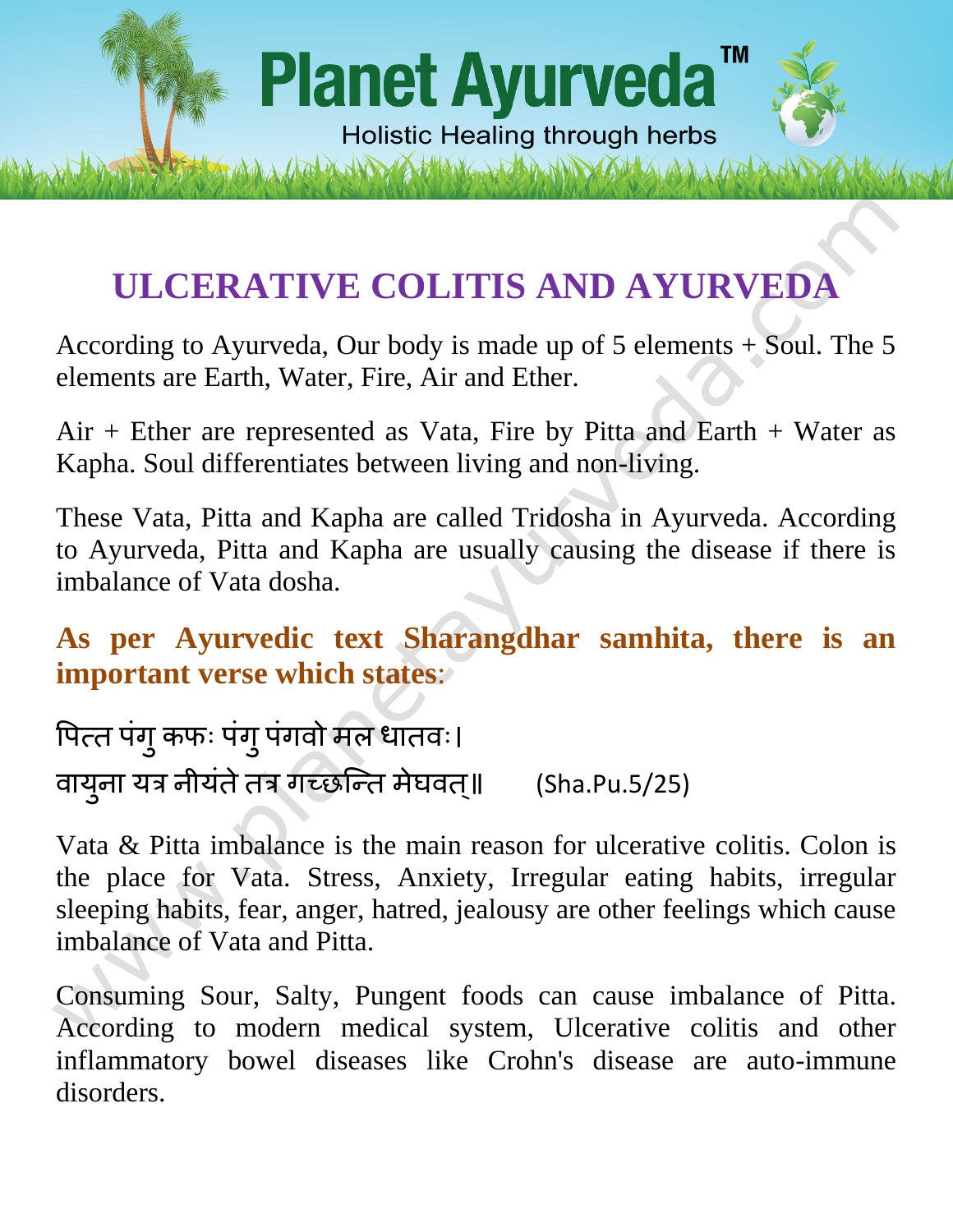There are very good results in ulcerative colitis patients after using Ayurvedic treatment. Ayurveda considers that the digestive tract is the very first place to get affected whenever there is an imbalance of tridosha (vata, pitta, kapha) in the body. If this imbalance is not properly checked, it will either take its root in the digestive tract, especially the colon i.e. Vata place.

Ulcerative colitis is an idiopathic disease, which involves immune reaction of the body to its own gastro-intestinal tract. Like many bowel diseases, ulcerative colitis is a chronic, inflammatory autoimmune disease that causes open sores on the colon wall. Family history, consumption of nonvegetarian, spicy and high fat diet are important **Risk factors** for this disease. While vegetarian and high fiber diet may reduce the risk of Ulcerative colitis. During acute phase, i.e. bleeding, increased frequency of stools, high fiber diet is however not recommended.

# **WHAT HAPPENS IN ULCERATIVE COLITIS?**

The term ulcerative colitis relates to the Colon (Large intestine). As the name suggests, it is an ulcerative condition of the colon with inflammation and ulcerations resulting in mal functioning of the colon, the open ulcers lead to extreme pain and discomfort. There can be diarrhea as a result of this inflammatory condition which is usually accompanied by bleeding from the ulcers.

# **INCIDENCE OF ONSET**

Earlier symptoms of ulcerative colitis begin during adolescence and early adulthood, but they also can begin during childhood and later in life. **Peak incidence of onset of this disease is between 15 and 25 years of age.** Men and women are likely to be affected equally by this disease.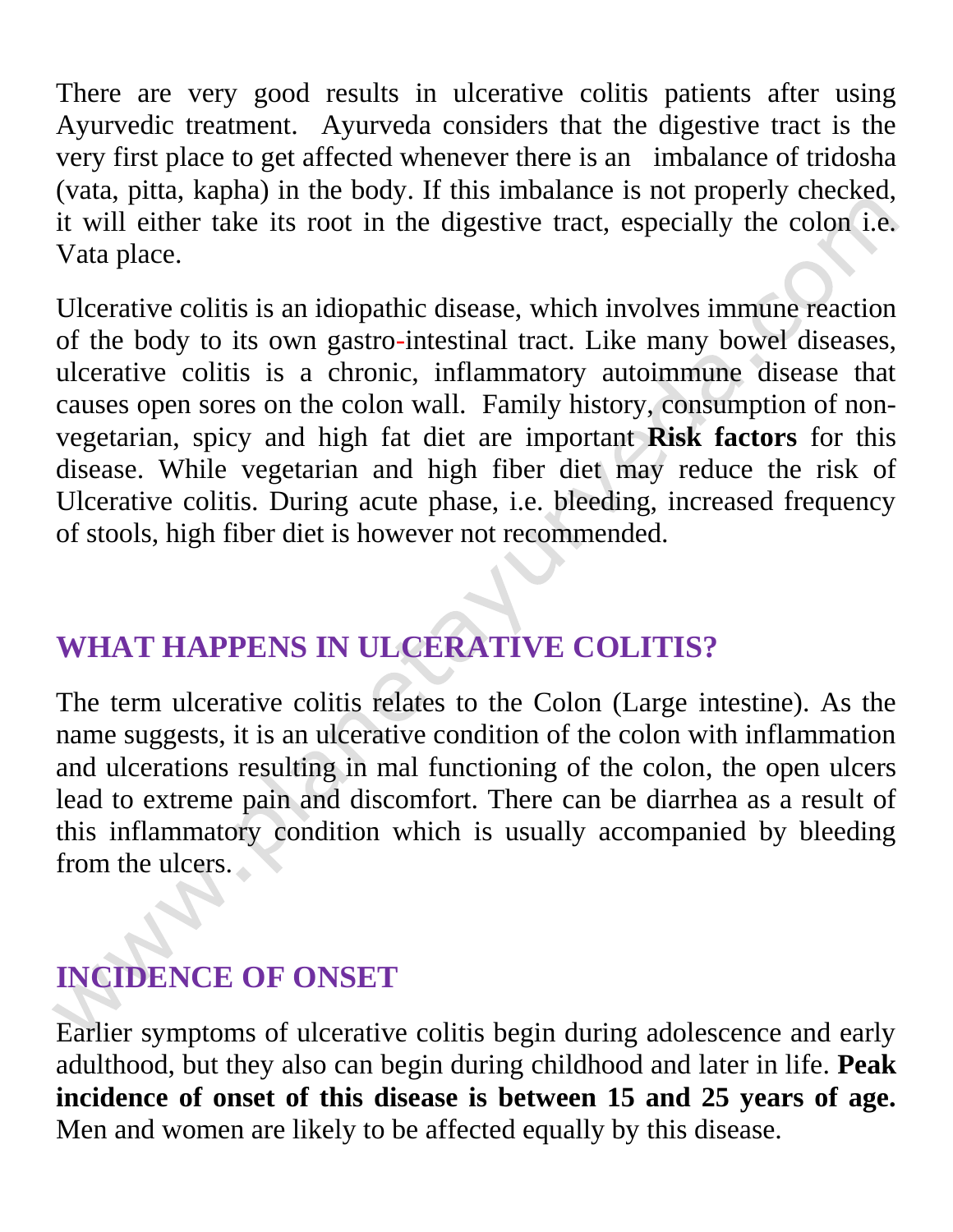#### **CAUSES OF ULCERATIVE COLITIS**

- 1. As discussed above, wrong diet (diet rich in fatty, oily, sour and spicy foods)
- 2. Poor nutrition
- 3. Impaired digestion
- 4. Toxin accumulation (Aama in body),
- 5. Autoimmune causes
- 6. Food allergies
- 7. Genetic factors
	- Infection in colon or rectum due to presence of bacteria, virus or parasite.
	- Imbalance of the nervous system i.e. stress, anxiety, fear.
	- Alcohol and smoking are a common cause
	- Low immunity.

#### **Modern View - Role of Abnormal immune responses in the manifestation of Ulcerative Colitis:**

UC is characterized by an abnormal response of the immune system, in which the immune system tries to attack food and other substances in the intestine. Under normal conditions the immune system would only try to attack foreign bodies and infective agents. Due to abnormal response the intestine responds to the immune attack by concentrating White blood cells in the intestinal lining. This movement of white blood cells causes inflammation and the symptoms of UC. The word inflammation itself comes from the Greek word for flame. It literally means "to be set on fire."

#### **Ayurvedic point of view for abnormal immune response:**

According to Ayurvedic approach, the undigested food particles lead to fermentation in the intestines leading to formation on endotoxins i.e.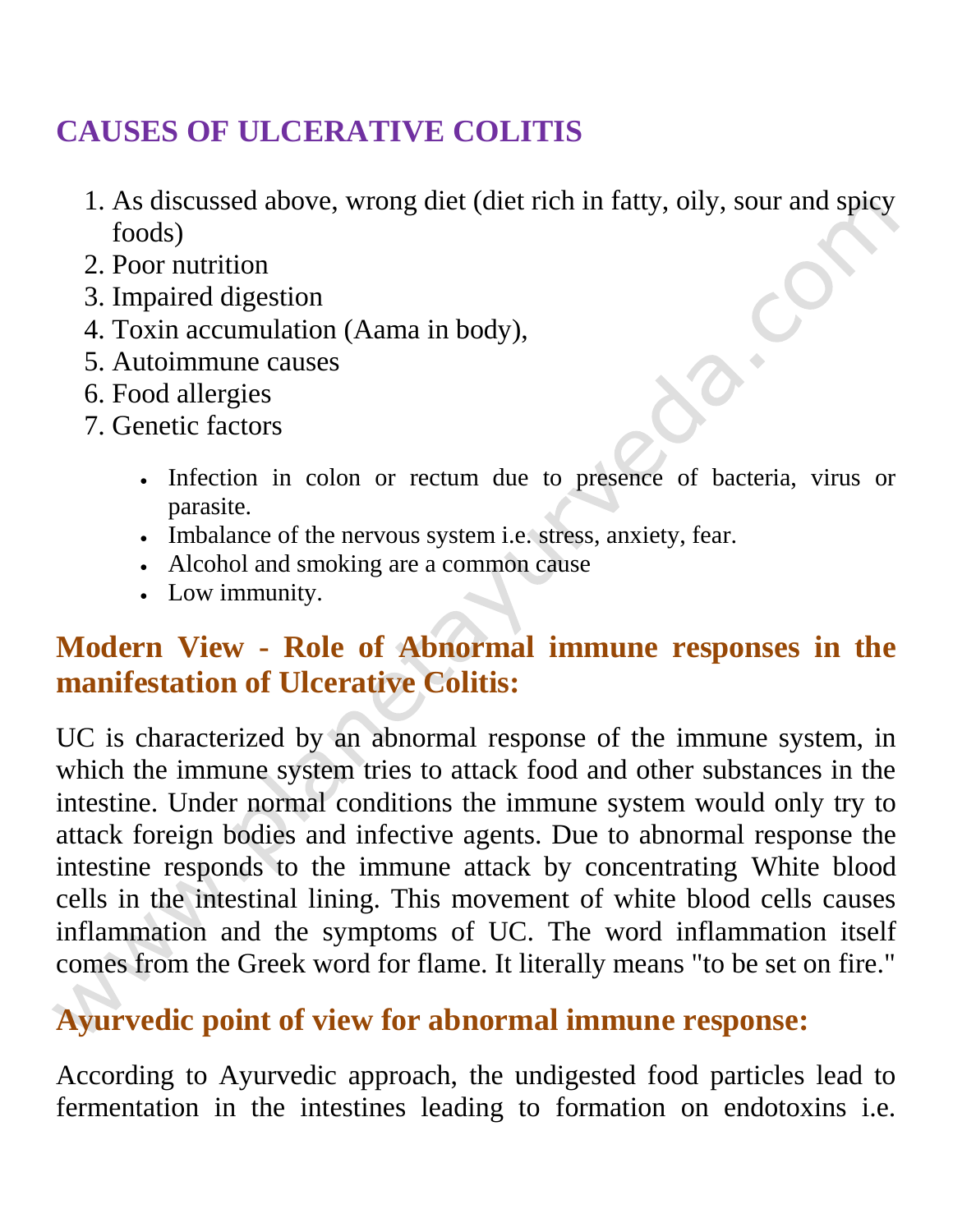AMA. The Ama is a sticky substance that clings to intestines and slowly blocks the minute channels causing malabsorption. This leads to irritable bowel syndrome.

If it is not treated in time, irritable bowel syndrome can lead to Ulcerative colitis or Crohn's disease and similar diseases.

#### **DIFFERENTIATION BETWEEN ULCERATIVE COLITIS / CROHN'S DISEASE**

Crohn's disease may affect any part of the GI tract from the mouth to the anus, although it's most often found at the end of the small intestine (small bowel) and the beginning of the colon (large bowel).

**According to Ayurveda, Crohn's disease** can be compared to **'Grahani'** disease. *Grahani* in Ayurveda, is actually an anatomical term to describe small intestine. Any vitiation or inflammation to this particular part by imbalanced Doshas (Vata, Pitta, Kapha) can cause a wide variety of symptom similar to that of Crohn's disease, anywhere across the digestive system. Degree and nature of symptoms may vary as per the dosha predominance & involvement.

As per Ayurveda, primary causes of *Grahani* **disease** are *Mandagni* (poor appetite and poor digestion), irregular, improper, irrelevant or incompatible diet habits and junk food. Non-following of the healthy diet habits (*Pathya*) in certain digestive disorders.

Crohn's disease is also associated with certain disorders affecting other parts of the body such as gallstones, joint pain, skin eruptions, in adequate absorption of nutrients, inflamed skin nodules and inflammation of the whites of the eyes.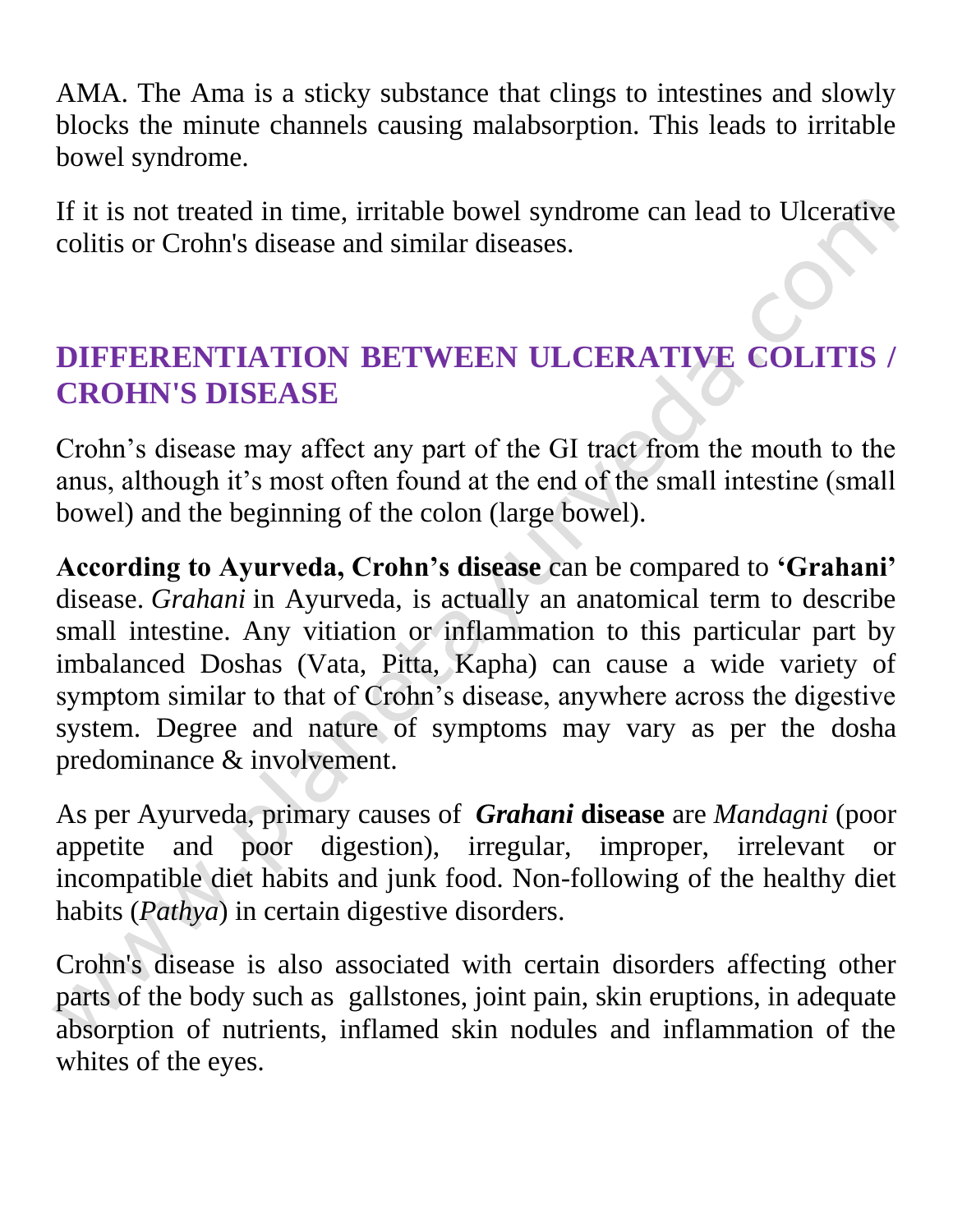# **SYMPTOMS OF CROHN'S DISEASE INCLUDE**

- Persistent diarrhea
- Abdominal pain with cramps
- Fever
- Rectal bleeding (occasional)
- Fatigue

Unlike with UC, Crohn's isn't limited to the GI tract. It may also affect the skin, eyes, joints, and liver. Since symptoms usually get worse after a meal, patients with Crohn's will often experience weight loss due to food avoidance.

Crohn's disease can cause blockages of the intestine due to scarring and swelling. Crohn's disease can also increase the risk for colon cancer in future.

# **ULCERATIVE COLITIS**

Unlike Crohn's, UC is confined to the colon (large bowel).

# **MAIN SYMPTOMS OF UC INCLUDE**

- Abdominal pain
- Loose stools
- Bloody stools
- Rectal Bleeding
- Tenesmus
- Rectal urgency

(Sensation of incomplete evacuation despite an empty rectal vault.)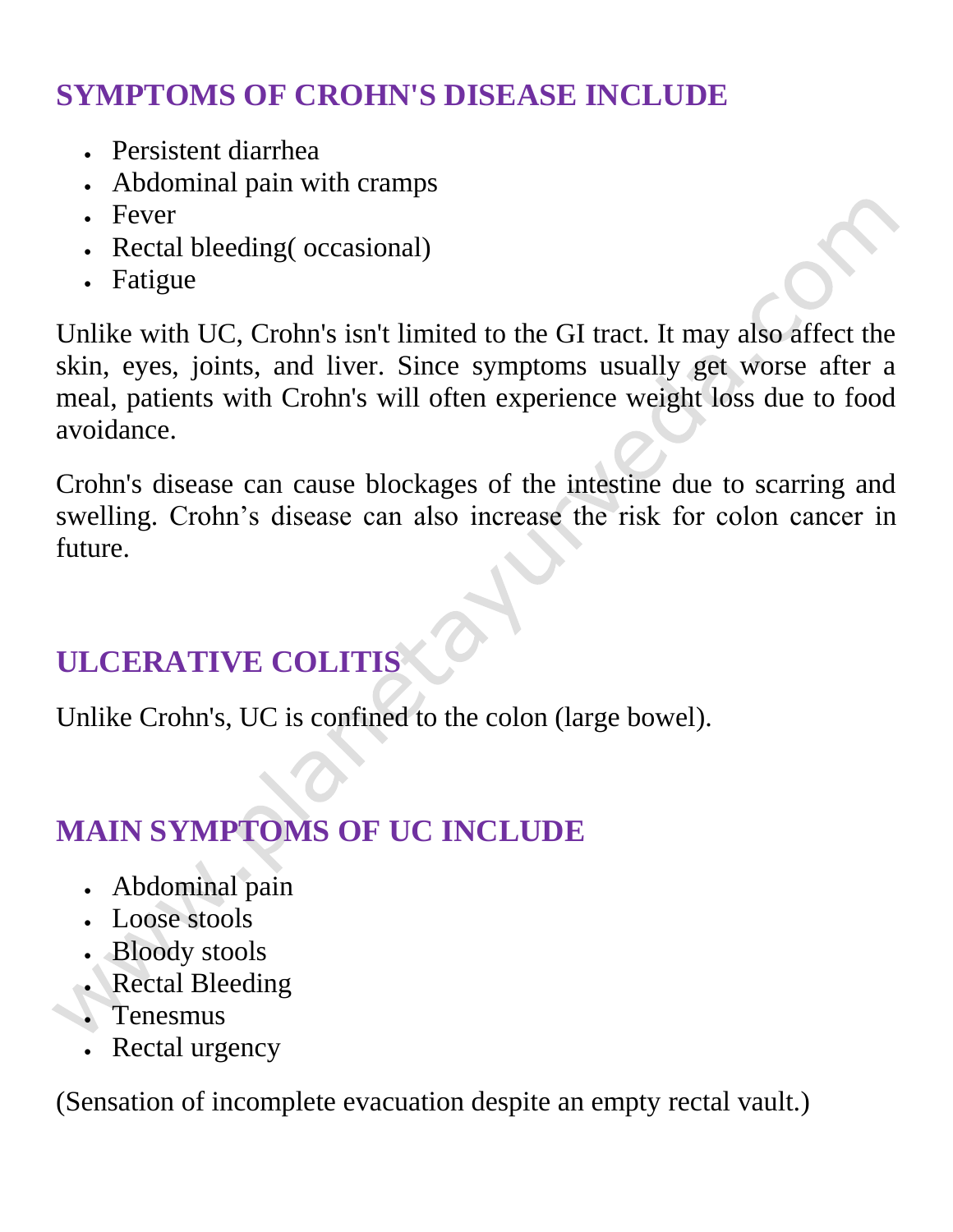• Proctitis

#### **Other associated symptoms of UC include:**

- Anemia due to blood loss
- Fatigue
- Fever
- Nausea
- Weight loss
- Loss of appetite
- Abdominal sounds
- Mouth ulcers
- Loss of body fluids and nutrients
- Skin lesions
- Growth failure in children

# **AYURVEDIC TERMINOLOGY**

- **Diarrhoea** : *Atisara*
- **Rectal bleeding** : *Gudenraktapravritti*
- **Tenesmus** : *Pravahana*
- **Passage of mucous** : *Guden kapha pravritti*
- **Proctitis** : *Gudapaka*
- **Urgency with incomplete evacuation feeling** : *Krite api akrit sangya*

# **TYPES OF ULCERATIVE COLITIS**

**Classification according to severity of symptoms**: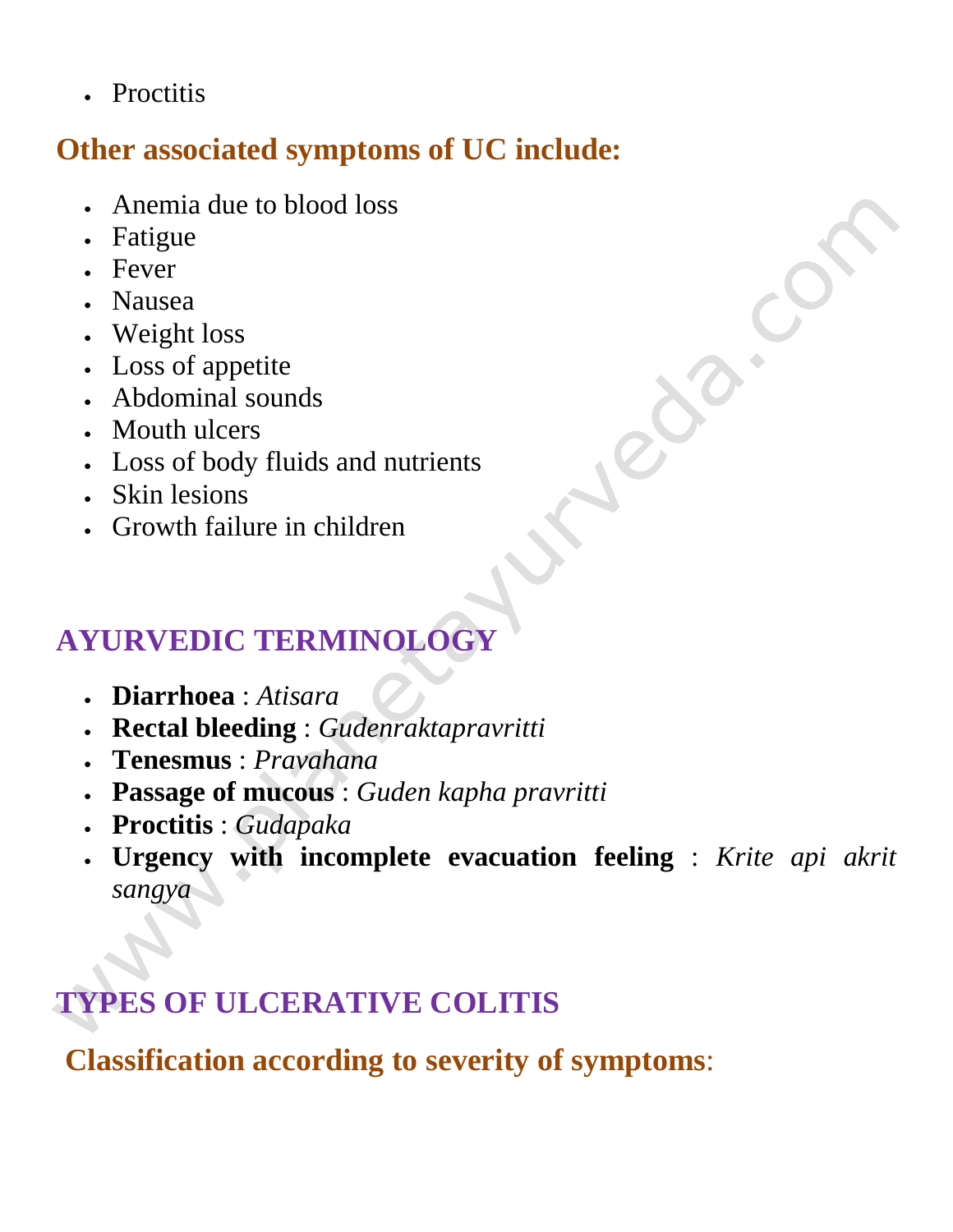- **Mild:** When the person passes < 4 stools daily (with or without blood) and no evidence of systemic toxicity;
- **Moderate:** When the person passes > 4 stools daily with minimal systemic toxicity;
- **Severe:** When the person passes > 6 bloody stools per day with signs of systemic toxicity, which may include fever, tachycardia (increased heartbeat) and anemia.
- **Fulminant:** When the person passes > 10 stools per day, continuous rectal bleeding, tenderness of abdominal area along with systemic toxicity.

#### **Classification of Ulcerative colitis according to affected site of colon:**

- **Ulcerative proctitis** (mildest form that affects the rectum only) In many patients with ulcerative proctitis, mild intermittent rectal bleeding is the only symptom. Sometimes other associated symptoms like rectal pain, urgency (sudden urge to defecate and to immediately rush to the bathroom is felt) and tenesmus.
- **Procto-sigmoiditis** (inflammation of sigmoid colon and rectumonly). Main Symptoms of proctosigmoiditis are similar to proctitis, like rectal bleeding, urgency, and tenesmus. Some patients with proctosigmoiditis also develop bloody diarrhea and abdominal cramps.
- **Left-sided colitis** (affects descending colon and rectum) In this type inflammation starts at the rectum and extends up the sigmoid colon and descending colon. Symptoms of left-sided colitis include bloody diarrhea, abdominal cramps, and abdominal pain on left side.
- **Pan colitis** (affects the whole colon and causes persistent bloody diarrhea). **It is also called universal colitis** which refers to inflammation of the entire colon (ascending colon, transverse colon, descending colon and the rectum). Main Symptoms of pan colitis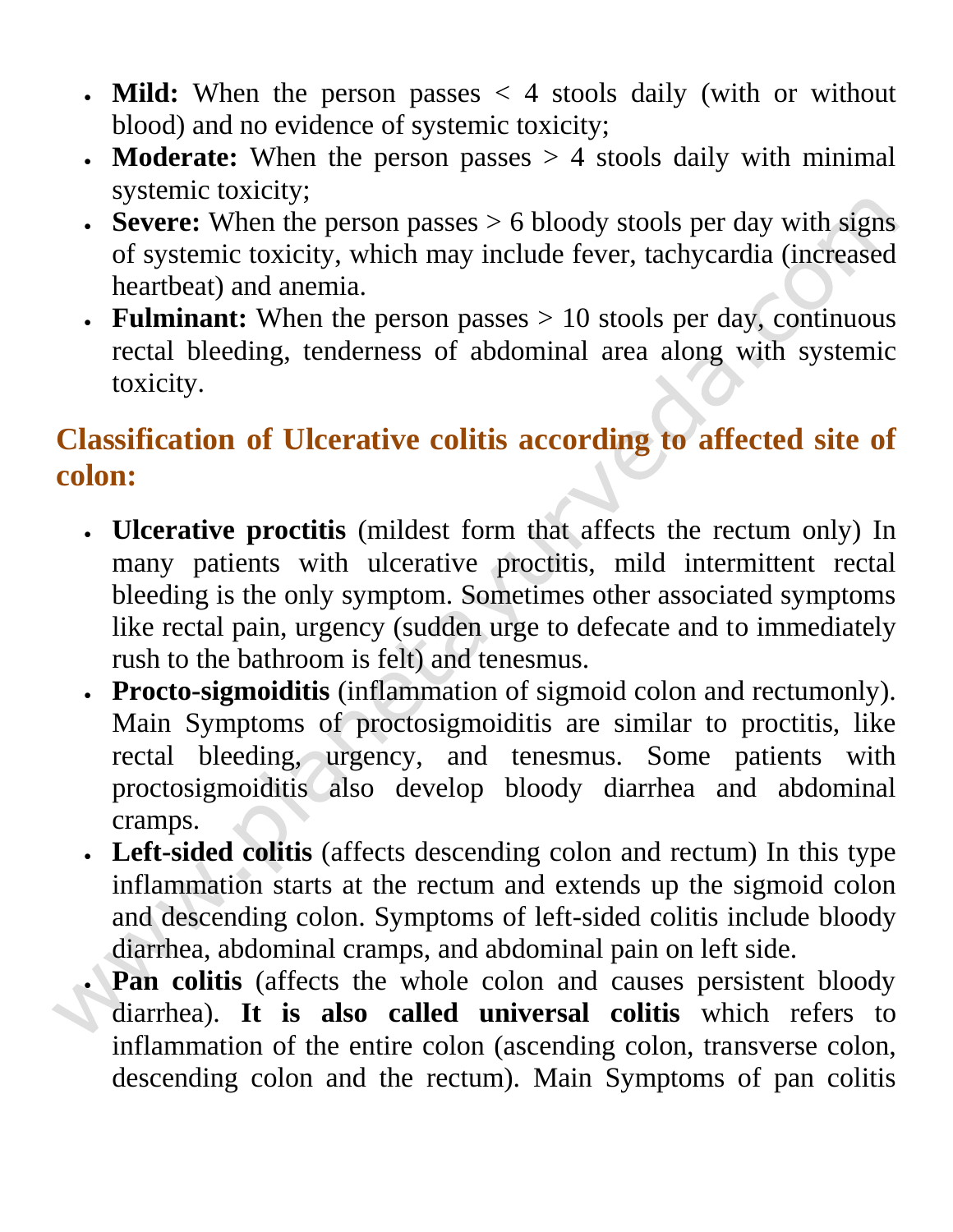include bloody diarrhea, abdominal pain and cramps, loss of weight, fatigue and fever.

 **Fulminant colitis** is a rare but severe form of ulcerative colitis involving entire colon like pan colitis. Patients with fulminant colitis may suffer from persistent diarrhea with bleeding, severe dehydration due to loss of body fluids and severe abdominal pain. It is an acute severe form of ulcerative colitis.

# **DIAGNOSTIC TECHNIQUES / METHODS FOR ULCERATIVE COLITIS**

- **Blood test -** complete blood count
- **Stool test** (To detect infection in colon or rectum due to presence of bacteria, virus or parasite)
- Colonoscopy
- Flexible Sigmoidoscopy
- In Sigmoidoscopy and colonoscopy examination. The rectum and colon are seen through a flexible optical / camera tube which is inserted through anus. During this examination a sample of tissue from the lining of the colon is taken to observe under a microscope. This is called histopathological examination.
- . CT Scan
- Barium enema X-ray this involves placing a fluid containing barium (a substance which shows up white on X-rays) into the bowel via the rectum. X-ray pictures of the abdomen then show the inside of the bowel more clearly.

#### **DIAGNOSTIC TECHNIQUES / METHODS FOR CROHN'S DISEASE**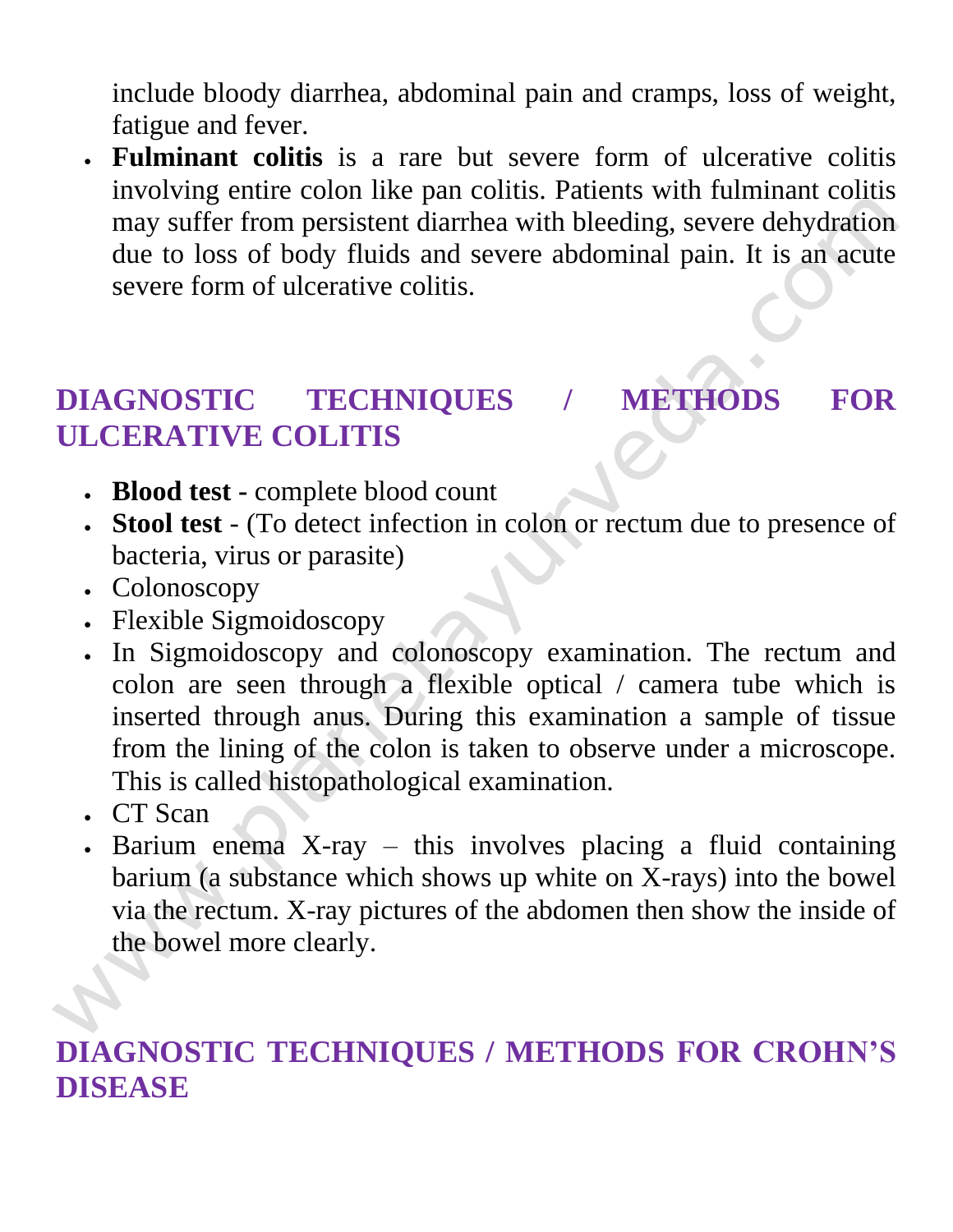- Endoscopic retrograde cholangiopancreatography (ERCP)
- Barium meal contrast studies for the small intestine a barium meal will be used – the patient will drink barium, a chalky solution that coats the lining of the small intestine, before x rays are taken. The barium appears white on X-rays. It can be seen which part of the gut is affected.

# **ALLOPATHIC TREATMENT OPTIONS**

- Oral Corticosteroids
- Antibiotics
- Anti-inflammatory drugs
- Immunosuppressants and Immune modifiers, such as Azathioprine and 6-MP
- Aminosalicylates, such as 5-ASA(oral 5-aminosalicylic acid compounds)

# **SURGICAL TREATMENT**

**Surgical treatment of ulcerative colitis** is reserved for patients who fail medical therapy or who develop severe complications such as hemorrhage, perforation of colon, colon cancer.

#### **Main Surgical procedures recommended for ulcerative colitis:**

- 1. **Colectomy** partial or total removal of the large bowel is done through surgery.
- 2. **Proctocolectomy -** removal of the entire large colon and rectum.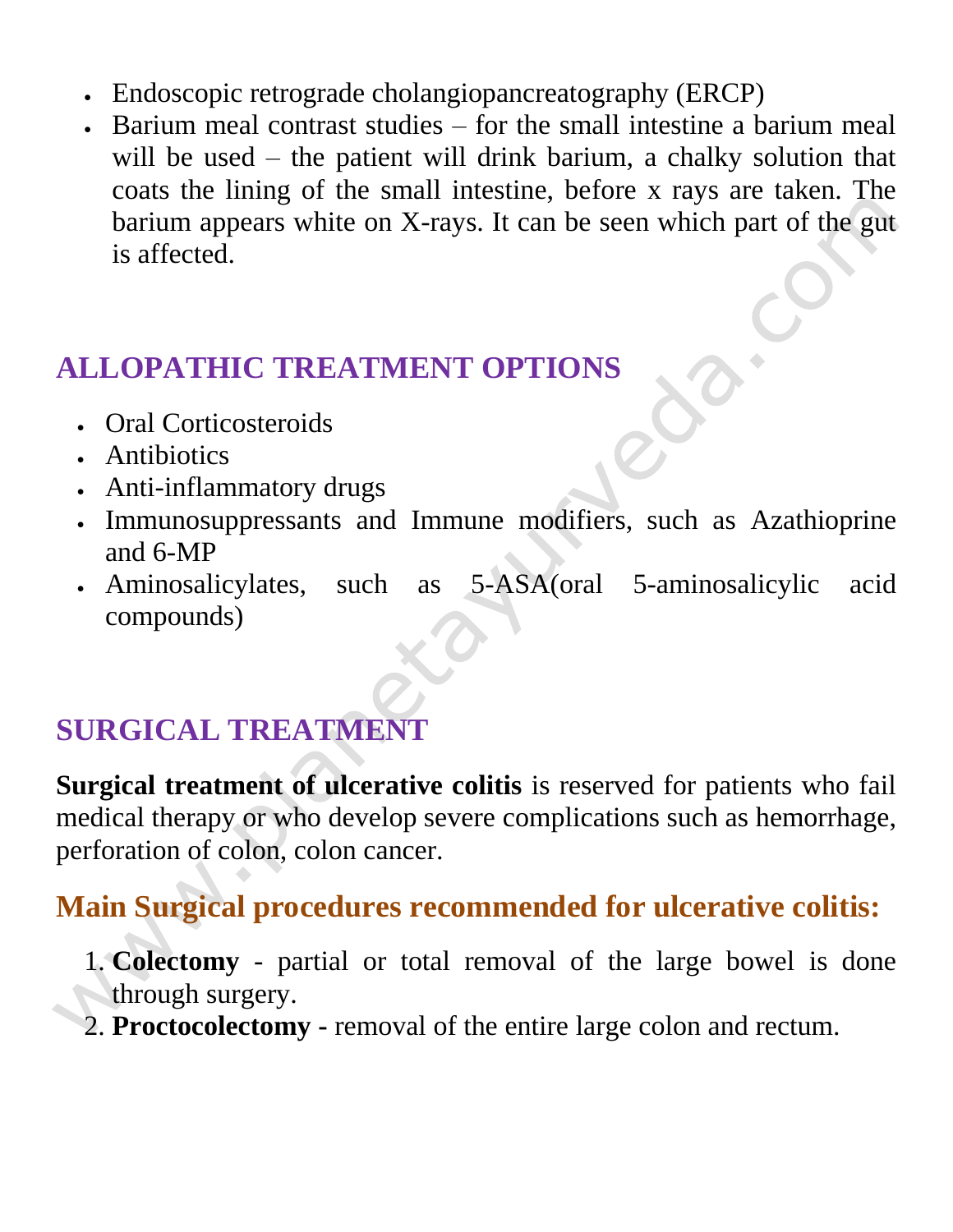# **AYURVEDIC VIEW OF THE DISEASE**

According to Ayurvedic perspective **Pitta type** people are **more prone** to Ulcerative Colitis (Rakataj Atisaar).

#### **Ayurvedic Texts have mentioned various disease like ADHOGA RAKTA PITTA, PITTAJA GRAHANI, RAKTAJ ATISARA** *which are comparable to* **Ulcerative colitis.**

# **Preliminary Symptoms (Poorvarupa)**

- Urgency to defecate,
- Very mild intermittent abdominal pain
- Mucous in the stools
- Unexplained fatigue
- Dullness of complexion
- Exhaustion of nervous system
- Loss of weight
- Sharp rectal pain, (which may be of short duration and occasional)
- Sensation of fullness in the lower abdomen.

#### **These preliminary symptoms to the beginning of ulcerative colitis are due to accumulation of Vata and Pitta in body.**

Ulcerative colitis is a long-term condition that causes inflammation and sores (ulcers) in the lining of the large intestine and rectum. The inflammation **usually begins in the rectum and sigmoid colon and spread upward to the entire colon. Ulcerative colitis rarely affects the small intestine.**

#### **The qualities (Guna) of Pitta are:**

Hot, sharp, liquid, sour, having pungent smell, acidic or sour taste, causing red, yellow, and dark blue colors of body secretions.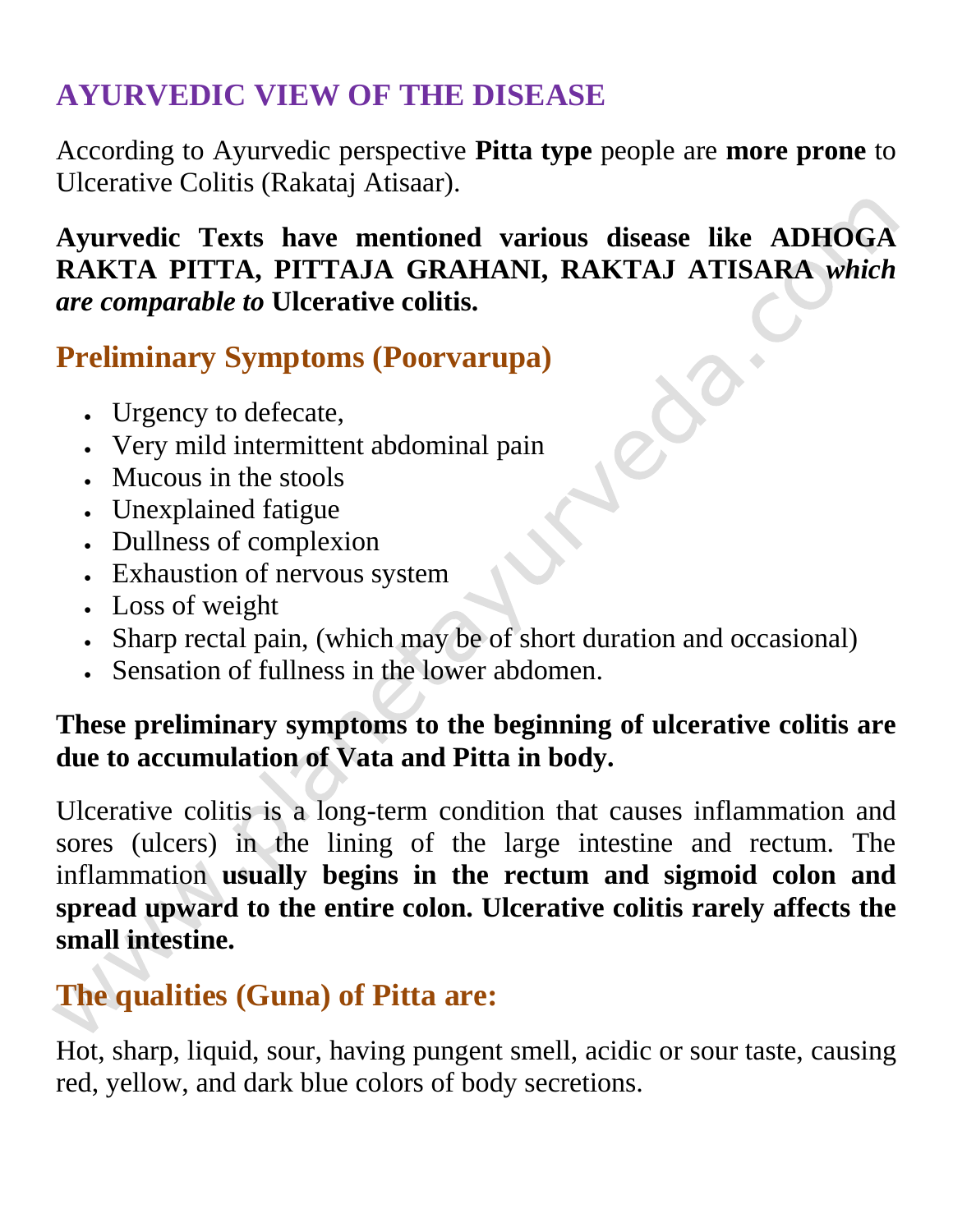#### **The actions (Karma) of Pitta are**:

Burning sensation, heat, pus formation (suppuration), perspiration, putrification, excessive bleeding and anger.

#### **Samprapti of Disease (Pathogenesis):**

According to **Ayurveda, ulcerative colitis is primarily a disease of Pitta dosha** with association of Vata also.

The latter determines how extensively the inflammatory process will spread.

The qualities and actions of Pitta are manifested as inflammatory or ulcerative.

The excessive consumption of Paittika ahara (Pitta-aggravating foods) by Pitta Prakriti persons and excessive use of Pitta-aggravating regimens like roaming in sun, anger are main **causative factors of the disease**. It increases Pitta in body to unlimited extent which in turn vitiates both rakta dhatu and mamsa dhatu. Vata dosha (imbalance caused by fear, anxiety, dry, stale food, packaged food ) in the lower colon is also aggravated and in the early stages blocks the Pitta and Kapha channels causing further inflammation and, mucous accumulation.

#### **Steps of manifestation of Disease:**

**Chapter 19 of Charak Samhita chikitsa sthan** deals with Atisaar (diarrhea). In this chapter **initial step of ulcerative colitis** has been mentioned as Pittaj Atisara.

It states that if one consumes excess of acidic, hot potency, salty, spicy food items and is living in hot environment or climate. Then symptoms of Pittaj Atisara appear such as greenish or dark yellow colored and foul smelling stools, blood in stools, excessive thirst, body heat, perspiration, inflammation and burning sensation of rectum.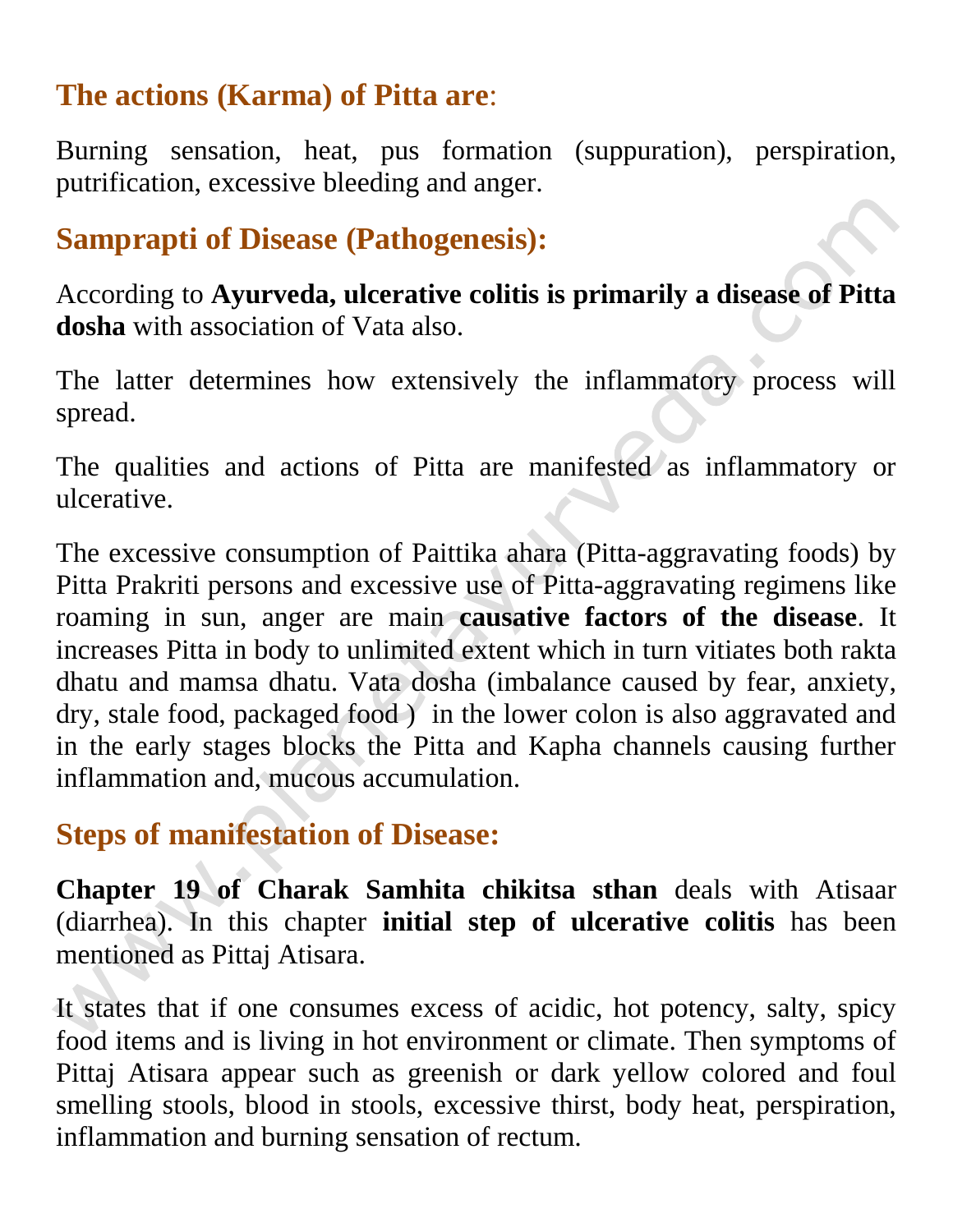When clinical symptoms of piitaj atisaar are manifested in a patient and even then he/she continues to consume pitta aggravating foods on regular basis. Then pitta is highly aggravated in the body it vitiates blood also and **symptoms of Raktaj atisaar (Ulcerative colitis)** start appearing.

# **Differential Diagnosis of Raktaj atisaar (ulcerative colitis) with Adhog Raktapitta (Bleeding per rectum)**

**Rakta pitta** has been mentioned in **chapter 3 chikitsa sthan of Charak Samhita.**

#### **It has three types:**

**Vataj type** - when vata is associated with rakta pitta then blood is having blackish tinge, frothy, thin and dry in nature.

**Pitta type** - when pitta is associated with rakta pitta then blood is having mixed colored tinge and smoky.

**Kapha type** - when kapha is associated with rakta pitta then blood is more sticky and concentrated.

#### **Rakta pitta is also categorized into two types:**

#### **Urdhav (Upper) and Adhog (Lower) on the basis of routes of bleeding**

**Urdhav Rakta pitta:** Bleeding occurs via upper route like from mouth (haemetemesis, haemoptysis) and nose (Epistaxis)

**Adhog rakta pitta**: Bleeding occurs via lower route like from rectum (**Per rectal bleeding),** urethra and vagina (in case of women).

# **Differential Diagnosis:**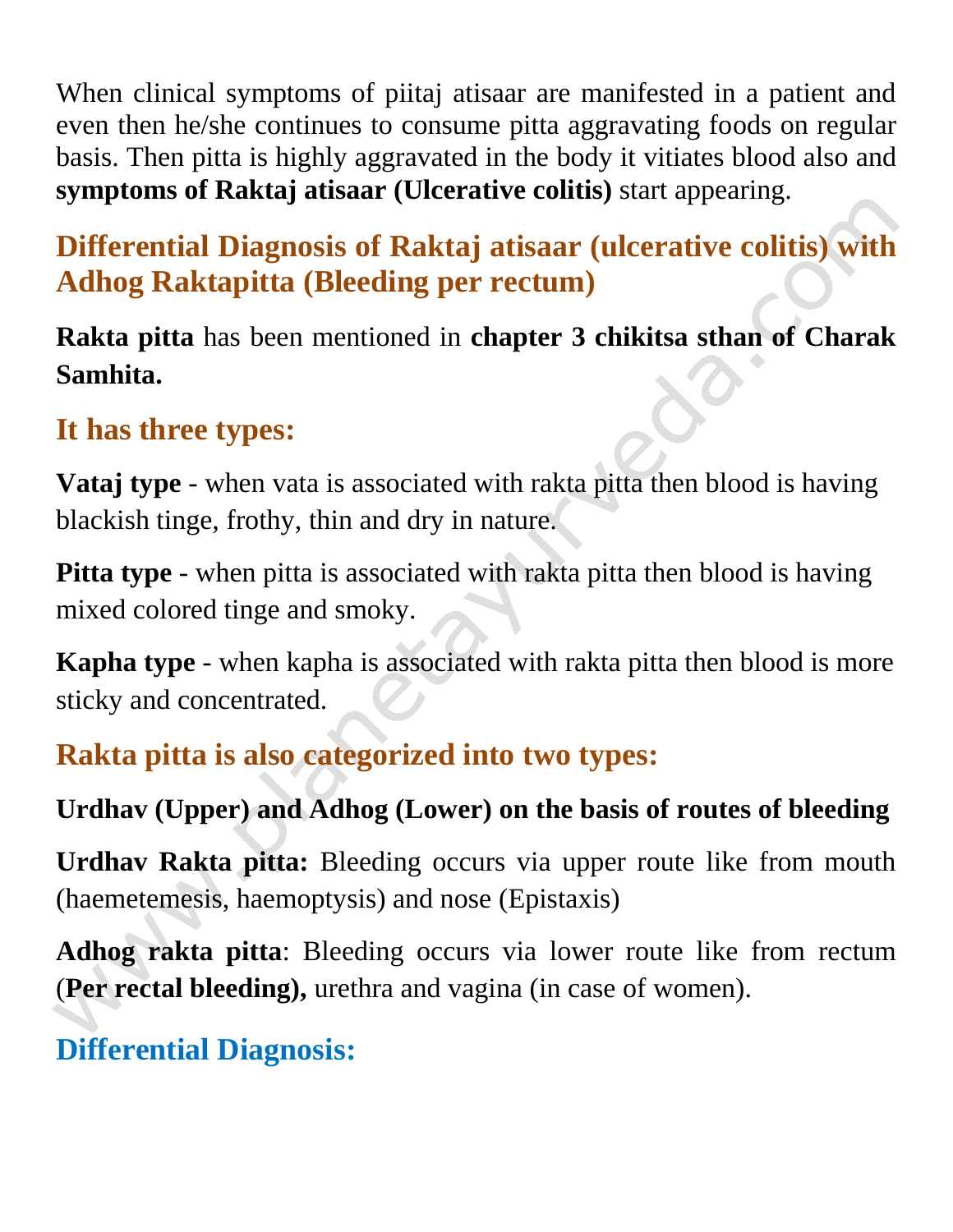**In Raktaj atisaar** blood is mixed with stool and there is loss of healthy blood per rectum. **Piita pacifying and diarrhea controlling herbs (Rakta stambhan herbs) are useful for its treatment.**

**In Adhog rakta pitta** blood is not necessarily mixed with stool and there is loss of vitiated blood per rectum. **Line of treatment is also different from Raktaj atisaar** as purification of blood is required at the initial step. Rakta-Pitta pacifying herbs are useful for its treatment.

# **Differential Diagnosis of Raktaj Atisaar (ulcerative colitis) with Pittaj Grahani:**

**Grahani Rog** and its various types have been described in details **in Chapter 15 of Charak Samhita Chikitsa Sthan** 

- 1. **Vataj grahani** frothy stools along with sound, more frequent Aam mixed stools. Other complications are mental depression, asthma and chronic cough. The food after digestion is acidic in nature (Amala vipak), there is dryness of body, dryness of mouth, excessive hunger and thirst, bodyaches, diminished vision, tinnitus weakness, loss of weight, pain in rectal region.
- 2. **Pittaj grahani** Anaemia, foul smelling and discolored stools, sour belching, hyperacidity, loss of appetite, excessive thirst.
- 3. **Kaphaj grahani** heaviness in the body, lack of energy, nausea, loss of appetite, anorexia sweet taste in the mouth.
- 4. **Tridoshaj grahani** In this type of grahani involvement of tridosha (vata, pitta, kapha) is there.

# **Differential Diagnosis:**

**In Raktaj atisaar** stool is watery and mixed with blood and there is excessive loss of water and electrolytes. Frequency of loose motions is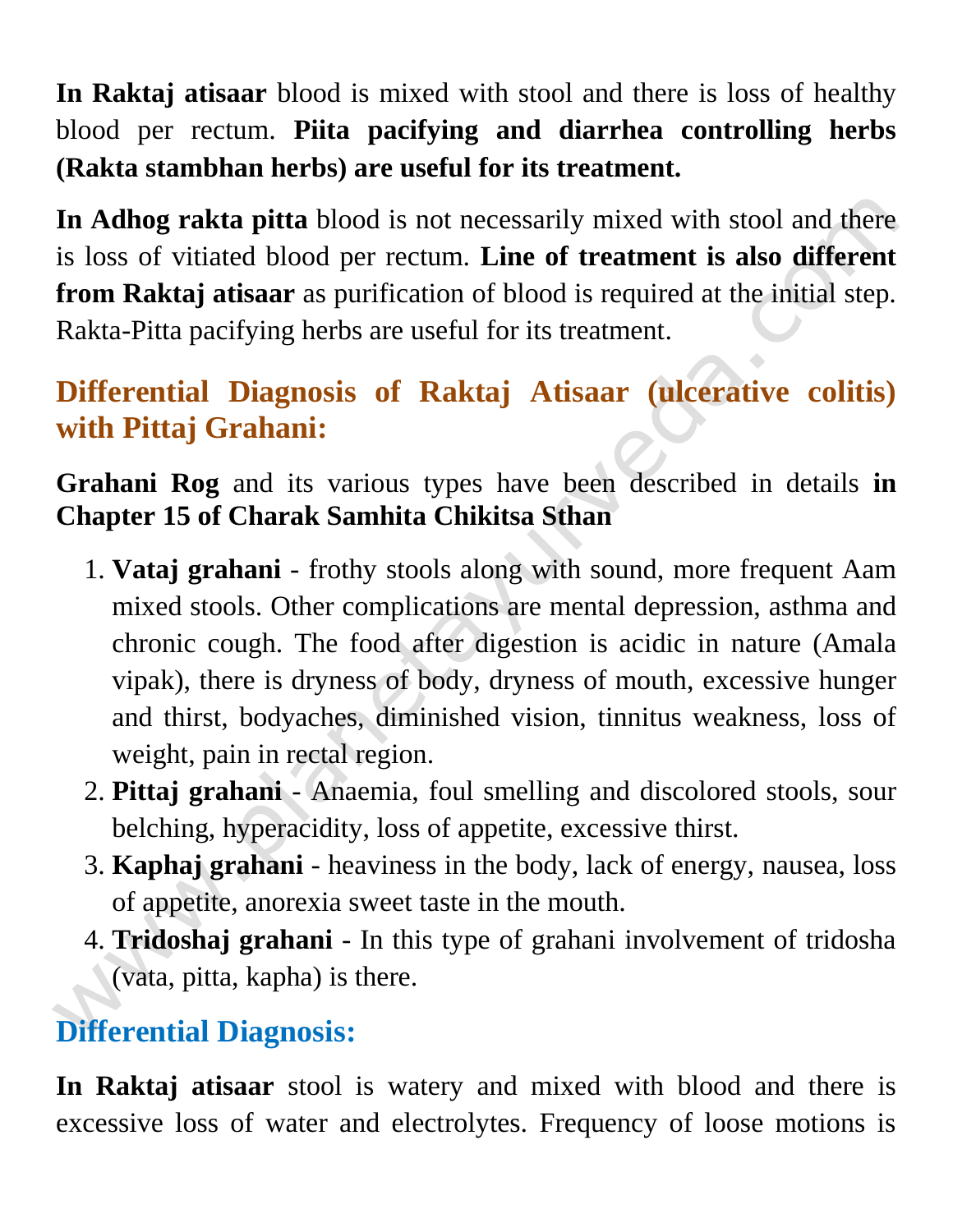more. Origin of disease is from large intestine (Pakvashya) and proctitis (inflammation of rectum-Guda dah and Gudapaak) is main symptom. There is a no relationship of stools with meals.

In **Pittaj grahani** stool is not watery and there is no excessive loss of water and electrolytes. Stool is having undigested material and is mainly foul smelling. Origin of disease is from small intestine - duodenum (Agni sthan). Sour belching, hyperacidity, loss of appetite, excessive thirst are main symptoms. There is a usual tendency to pass stools just after taking meals.

# **Possible complications of ulcerative colitis include:**

#### **Due to aggravation of pitta:**

- Inflammation of skin
- Sores (lesions) in the eye
- An increased risk of colon cancer
- Severe bleeding (due to vitiated blood)
- liver disease
- Holes in the colon (perforated colon)

#### **Due to aggravation of vata:**

- Inflammation of the joints (arthritis)
- Ankylosing spondylitis
- Osteoporosis
- Severe dehydration

# **Rakta stambhan herbs:**

#### **Rakta stambhan herbs (Haemostatics):**

According to Ancient Text Charak samhita sutra sthan chapter 4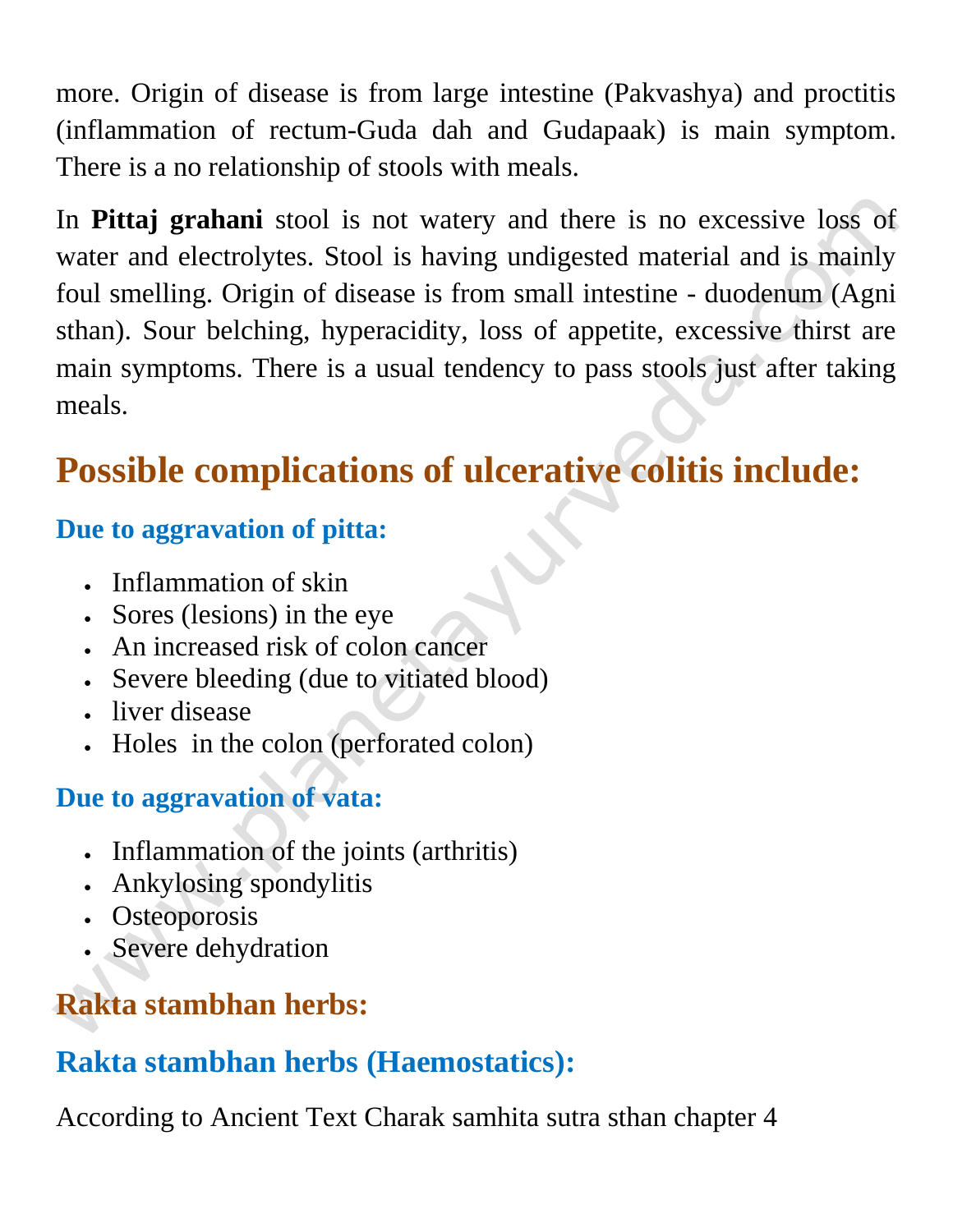Shonitasthapana (haemostatic or styptic) is a group of herbs that checks excessive bleeding. These are very useful Ayurvedic herbs, used since ancient times. These herbs are having some common properties *madhur (sweet), Kashaya (Astringent) tastes and cold potency (sheetvirya)*

#### **The main herbs are:**

**Mulethi (Glycyrrhiza glabra) -** It is pitta pacifying herb having sweet taste.

**Mocharasa or Shalmali (Salmalia malabarica) -** It is astringent in taste and stops bleeding effectively.

**Lodhra (Symplocos racemosa)** - It is astringent in taste and cool in nature. It is mainly useful for gynaecological bleeding disorders.

**Geru (ochre)** is a natural mineral containing hydrated iron oxide which ranges in color from yellow to deep orange or brown. It is pitta pacifying mineral used in ayurvedic antacids.

**Lajwanti (Mimosa pudica) -** It is cool in nature and pacifies kapha and pitta.It is very useful for bleeding diarrhoea. 3gm powder of its root with curd gives relief in bleeding diarrhoea.

# **Other Important herbs for managing Adhog raktapitta**:

Doorva, Chirayta, Kamal, Nagkesar, Mulethi, Khus, Pitpapra, Pathani lodhra, Vanshlochan, Anantmool, Red chandan, Arjun chaal, Gular chaal & Jamun chhal.

**Ayurvedic preprations for managing per rectal bleeding (Adhog rakta pitta)**: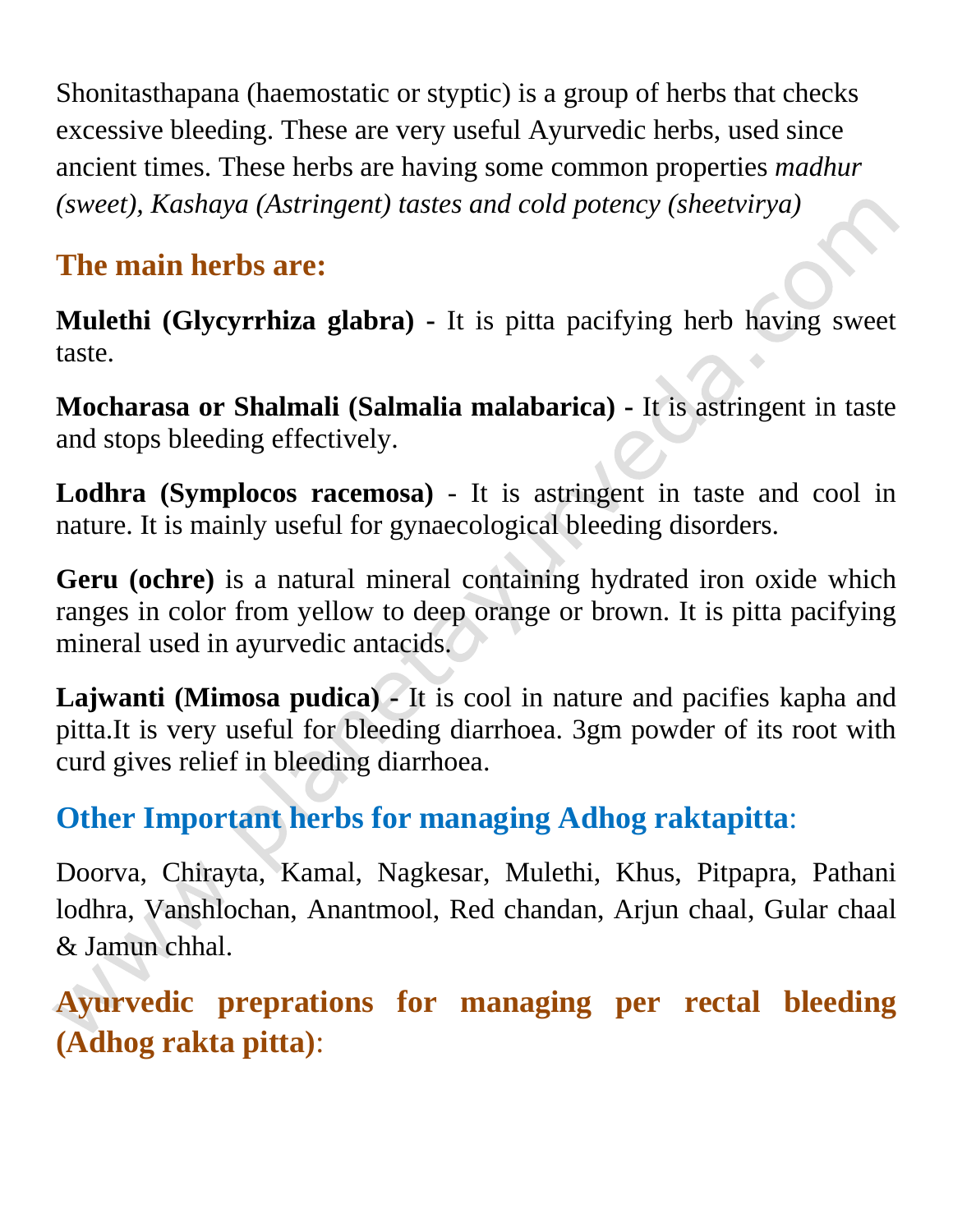Vasa ghrita, Shatavaryadi ghrita, Chandanadi ghrita, Nagaradi churna, have been recommended in Ayurvedic texts **for managing per rectal bleeding**.

#### **Important herbs for Rakta atisaar:**

Powder of herbs like Mochras, Neel kamal, Lajwanti and Indrayav is recommended**.** These haemostyptic herbs have collectively been used in ayurvedic classic prepration **Gangadhar churna used for controlling diarrhea.**

These herbs are also there in **pushyanag churna used for controlling excessive menstrual bleeding in women.** 

Among these herbs, **the most important one is Indrayav (seeds of kutaj).**

**Kutaj (Holarrhena antidysentrica)** It balances tridosha and is very important herb for managing diarrhea, dysentery and to promote digestion. It absorbs excess body fluids and controls bleeding diarrhea and blood in dysentery.

**For bleeding diarrhea decoction of Kutaj bark (80ml)** along with equal amount of pomegranate juice added to this controls the condition effectively. There is popular ayurvedic prepration called Kutajghan Vati (made from bark of Halorrhena anti-dysentrica). The patient can consume 2 tablets thrice daily.

Besides these herbs, use of Juice (swaras) of Green grass (Doorva), marigold petals, sheesham leaves are excellent for stopping bleeding.

# **Ayurvedic preprations for managing Raktaj atisaar:**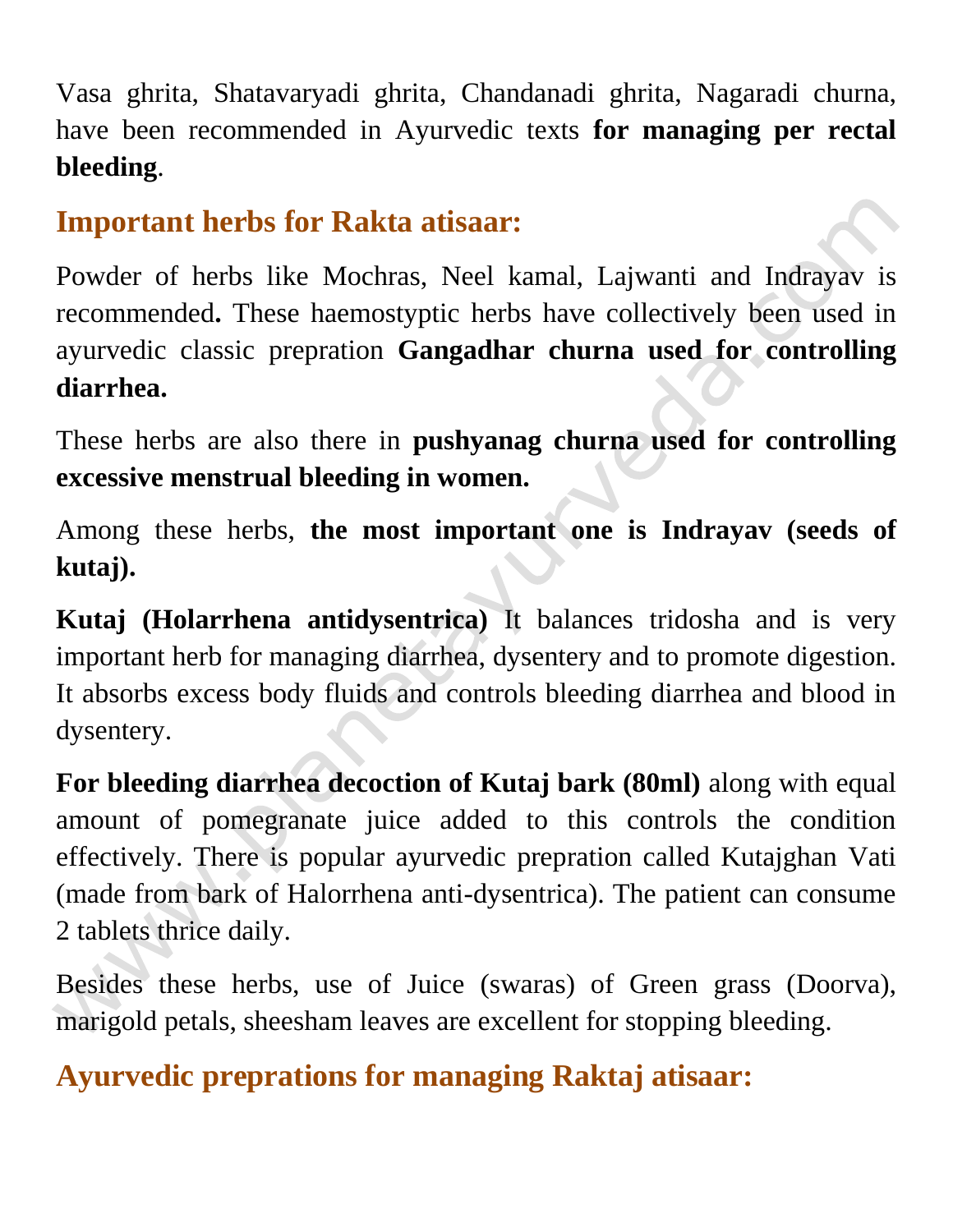*Nilotpaladiyoga*, *Shatavarikalka*, *Kutaj Vatak and Darvyadighritam* are also useful **preprations for managing Raktaj atisaar.**

#### **HOME REMEDIES FOR ULCERATIVE COLITIS**

- 1. **Plain/green grass** This herb has healing properties. Consume 50ml juice of plain grass on a regular basis to treat Ulcerative Colitis.
- 2. **Petals of Marigold flower** the petals of the flower are crushed and the juice is extracted. This juice is consumed daily, around 20 ml to cure Ulcerative Colitis.
- 3. **Rose petals**  chew some fresh rose petals to reduce heart burn, acidity and burning feeling. This helps in healing process as well.
- 4. **Banana with curd** mash one banana in a bowl of fresh curd and have every day to reduce the symptoms of ulcerative colitis.
- 5. **Pomegranate juice** Have minimum 50 to 60 ml juice of pomegranate to deal with ulcerative colitis and combat loss of blood.
- 6. Combine Dadima juice (pomegranate juice-100ml) with 1 tsp of yastimadhu powder (licorice or mulethi powder). Drink it every morning and evening.
- 7. Take powders of yastimadhu (licorice root) 50gms, rakta chandana (red sandalwood) 25gms, and shatavari 10gms. Take 3-6 gms of this powder morning and evening with goat's milk.

# **DIET IN ULCERATIVE COLITIS**

The following specific foods are generally recommended in Ayurveda for patients of ulcerative colitis. Sometimes, many patients cannot tolerate all of these food items. **Ayurvedic Physician's opinion is very important for one's individualized diet plan.**

#### **General Dietary Recommendations:**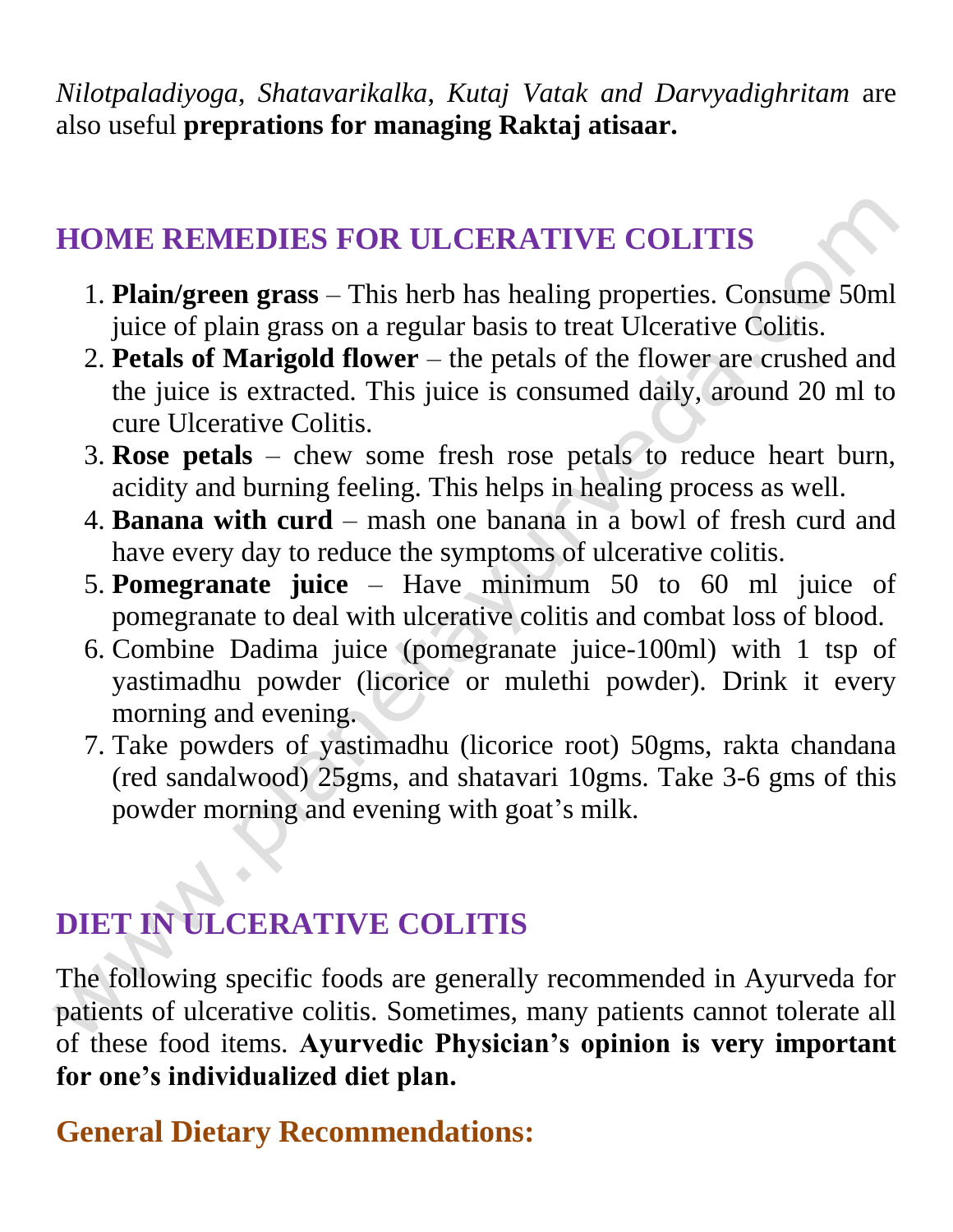Food items which can be taken generally by all Anaar, buttermilk, apple, papaya, guava, chikoo ,munakka, mulethi, saunf. According to Charak Smahita Goat's milk (having low fat content and is easily digestible) is recommended for Pittaj Atisara and **Raktaj atisaar.**

In my experience however, buttermilk and Milk of all types should be avoided. So avoid all milk and milk products except Curd and Cow's Ghee.

- Avoid consumption of coffee, tea, milk, ice cream, cheese and dairy products except curd or Yogurt (plain).
- Limit the consumption of non-vegetarian food items.
- Consume plenty of water and coconut water.
- Inhibit the consumption of food items, which aggravate Pitta. These food items include spices, pineapple, lemons and other citrus fruits. Tomatoes are also not recommended.
- Eat foods like pumpkin, bitter gourd, ash gourd etc. These are bitter in taste and are highly beneficial for the health.
- Avoid smoking and alcohol.

# **Specified Dietary Recommendations:**

# **Recommended diet (Pathya):**

Curd, Old basmati rice barley, moong dal, coriander, cumin, fennel (saunf), carrots, boiled potatoes, bottle gourd, ridge gourd, round gourd, green lentils, water chestnut (Singhara), pomegranate, banana, papaya, apple, chikoo, almonds (soaked and peeled), dried raisin, coconut chutney, black grams are recommended.

# **Foods to be reduced or avoided (Apathya):**

All leftovers foods, spicy foods, salty and acidic foods, white sugar, pasta, vinegar, mustard, salty and acidic foods. Capsicum, Sarson ka saag, methi,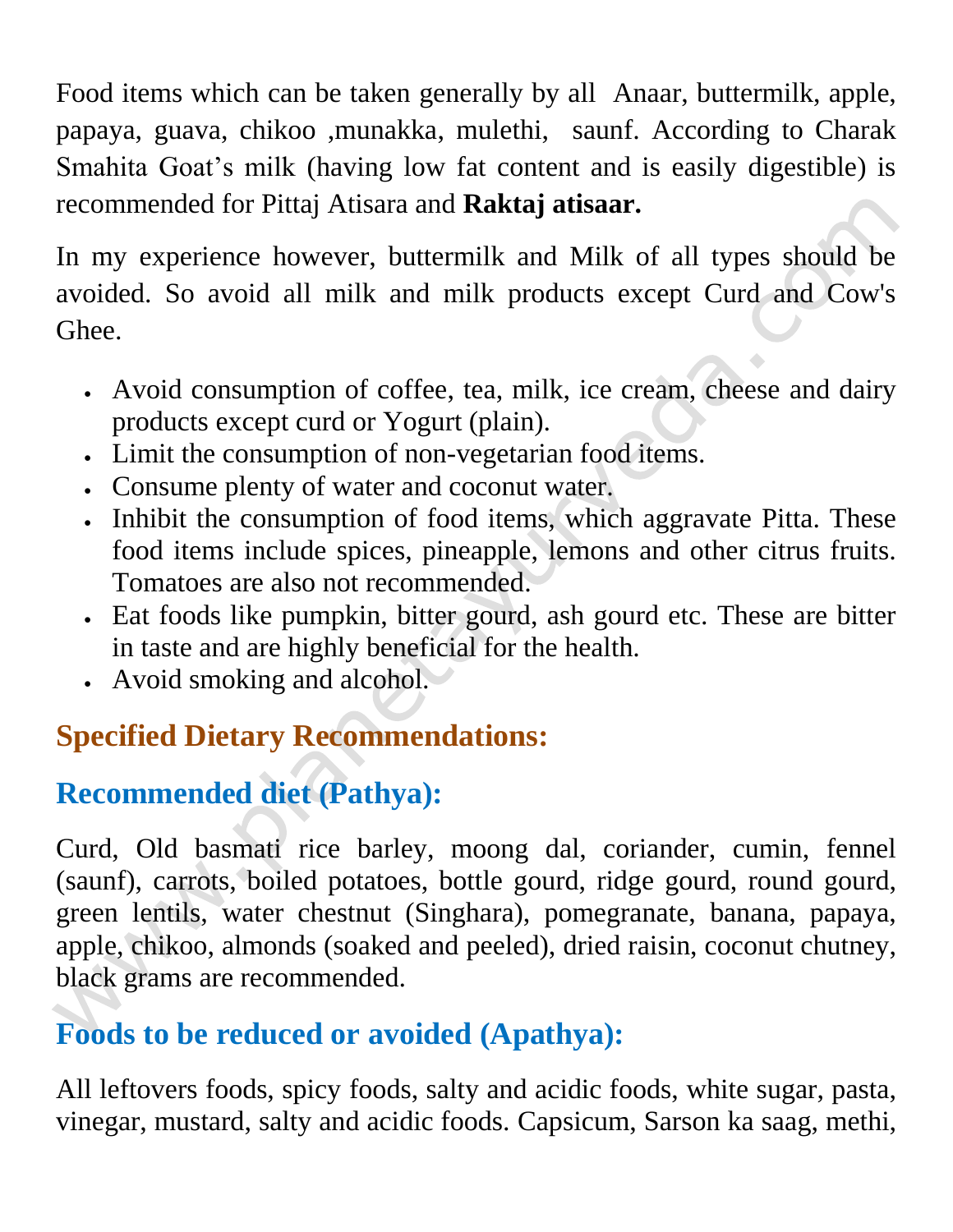raddish, cashew Nuts, walnuts, groundnuts, sesame seeds (white til), jiggery, green chillies, tomato ketchup, pickles, mustard oil and sesame oil.

Also avoid raw salads, okra, arbi, cauliflower, grapes, mango, guava, alcohol, tea, coffee, milkshake, Soft drinks, cold drinks, fish, eggs and meat)

There are a number of foods, which are best avoided during a **flare up of Ulcerative Colitis -** when blood or mucous is in the stools. These foods include either high amount of insoluble fiber or very high amounts of dairy fats.

#### **Controlling pitta in ulcerative colitis:**

Avoid cold drinks, fried food, junk food, alcohol, milk, ghee, milk products, and sweets

Tomatoes – especially the seeds (pitta aggravating food)

Soya Protein (pitta aggravating food)

Onions – Especially raw onions (pitta aggravating food)

These foods tend to cause excess acid and irritation in the gut.

# **Controlling vata in ulcerative colitis:**

#### **The foods which form more air (gases) or cause imbalance of Vata should be avoided -**

- Cabbage/sprouts (vata aggravating food)
- Cauliflower (vata aggravating food)
	- Broccoli (vata aggravating food)
	- Sweet Corn (vata aggravating food)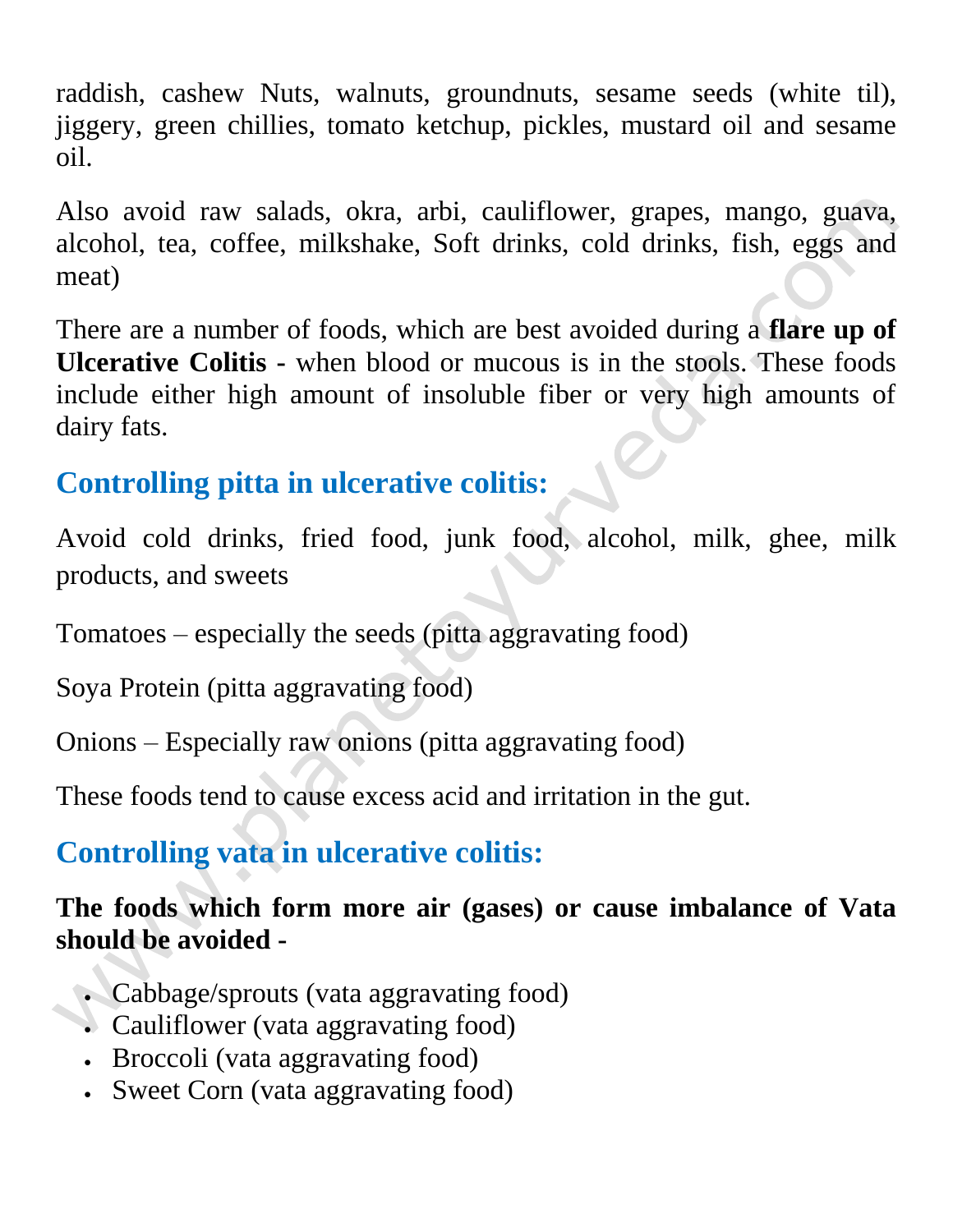These foods tend to cause excess wind formation in the gut.

Proper nutrition is very important in Ulcerative colitis management to prevent malnutrition and extreme weight loss. The Ulcerative colitis diet may vary to some extent from person to person depending upon one's prakriti.

#### **YOGASANS**

- Pashimotanasana
- Bhungaasana
- Marjar asana (cat pose)
- Ardhmatsyendra asana
- Shava-asana (Relaxation)
- Shat kriya- Kapalbhati (at a very slow pace)
- Pranayam- Bhastrika (Deep breathing)

These yogasans are to be performed according to condition of your disease under expert's guidance.

# **PANCHKARMA**

- 1. Droping oil on abdomen (below navel) is called *Parishechanam* in ayurveda. It can be done with Chandanadi tailam or Shatadhout ghritam
- 2. Oil applied on guage piece and placed in anal canal is called *Pichu*. It is best done with Chandanadi tailam and Shatdhout ghritam in proctitis. As either of these oils will reduce inflammation due to its cooling herbs.
- 3. **Pichcha Basti:** One of the most important therapies for management of Raktaj Atisara is pichcha basti.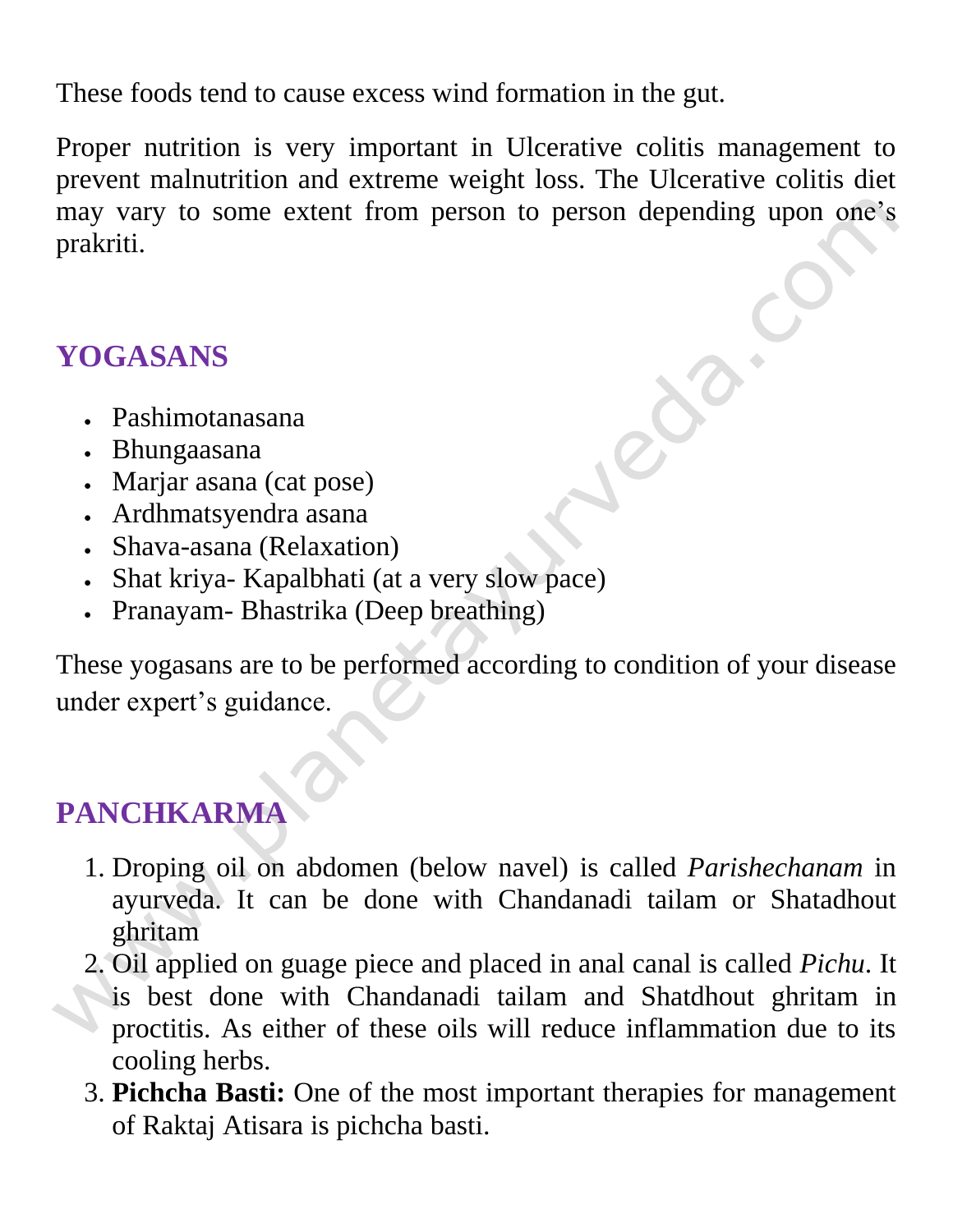4. Oil anema (Anuvasan Basti): Anuvasan Basti with Prapundrikadi tailam is very useful. This prepration is having cold potency herbs.

#### **PLANET AYURVEDA OFFERS 2 HERBAL PACKS FOR THE MANAGEMENT OF ULCERATIVE COLITIS AS WELL AS FOR ITS ADVANCE STAGE**

#### **ULCERATIVE COLITIS CARE PACK FOR ADVANCE STAGES**



# **1. TAB. MOTION STOP**

It is a herbal formulation from planet ayurveda house for advance stages of ulcerative colitis. It is a blend of herbs like Kutaj (Halorrhena antidysentrica), Bael (Aegle marmelos), Turmeric (Curcuma longa) Anar (Punica granatum), Nagarmotha (Cyprus rotundus). As name says, motion stop, this helps in reducing bowel frequency which is very common and troubling symptom seen in ulcerative colitis. Herbs of this remedy are also capable to improve liver functions and correct whole metabolism. This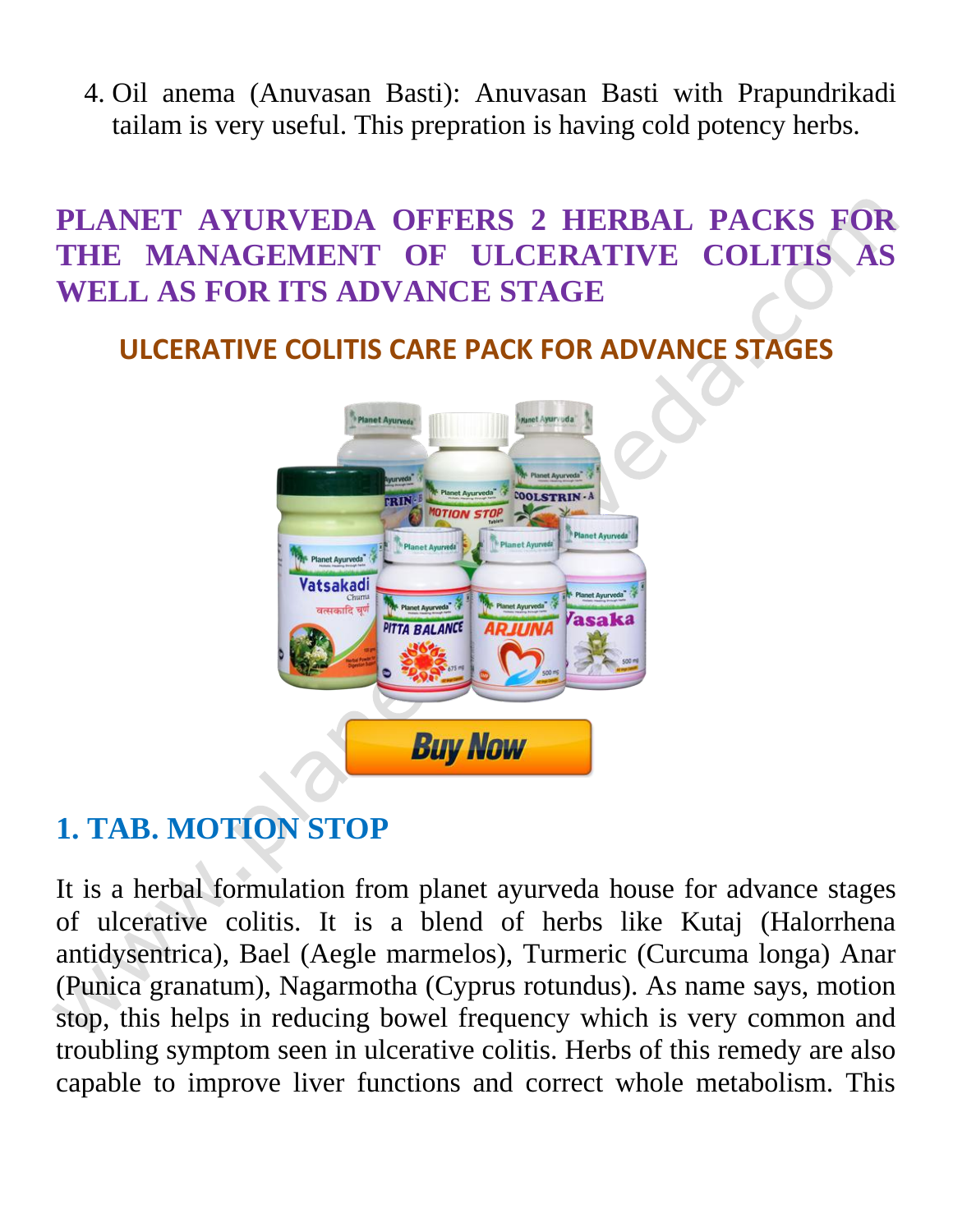deals with bloody stools and colon ulcers even and can show effects in just few days.

**Dose -** 2 tab twice daily with water after meal.

# **2. CAP. COOLSTRIN - A**

Cap Coolstrin **-** A is a great herbal combination of herbs such as Sheesham (Dalbergia sissoo), Vasaka (Adhatoda vasica), Zhandu (Tegetes erecta), Anar (Punica granatum), Arjuna (Terminalia arjuna). All these herbs are cool in potency (sheet virya). As name says, this entire combination provides cooling effects to intestine. Especially Zhandu and Sheesham are excellent haemostyptics (stop bleeding).

**Dose -** 1 capsule twice daily with plain water.

# **3. CAP. COOLSTRIN - B**

A blend of herbs like Naagkesar (Mesua fera), Mochrus (Salmalia malabarica), Lodhra (Symplocus racemosus), Dhataki (Woodfordia fruiticosa), Lajjalu (Mimosa pudica), Cap Coolstrin - B helps in healing of intestines. Herbs in this formula provide cooling effects and stop bleeding as these pacify pitta dosha in body These herbs are cool in potency (sheet virya), astringent (having kshaya rasa) in taste.

**Dose -** 1 capsule twice daily with plain water.

# **4. CAP. ARJUNA**

These herbal supplements use the standardized extract of the Arjuna bark. This herb is popularly known for its tremendous potential to provide protection to the internal layers of the organs from various injuries and physical damage. It provides relief from ulcers, swelling and provides stamina to the individuals. It also stops the occurrence of the ulcers to a huge extent and provide relief from bloody stools.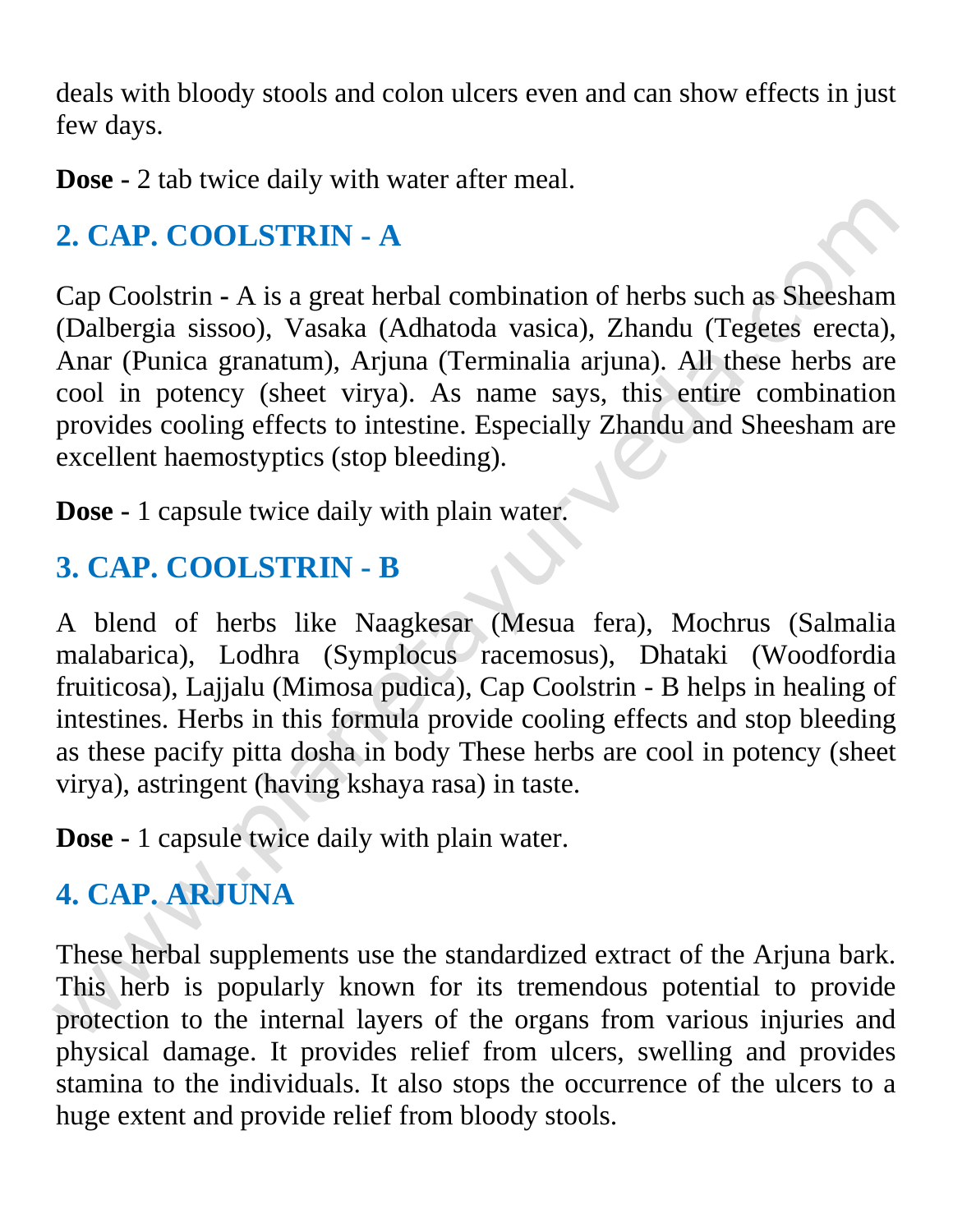This herb is cool in potency (sheet virya) and astringent (having kshaya rasa) in taste.

**Dose -** 1 capsule twice daily with plain water.

# **5. PITTA BALANCE**

This herbal supplement has a lot of compounds, which are rich in calcium like Prawal Pisti, Mukta Pisti, Kamdudha Ras, Jawahar mohar Pisti etc. This is excellent antacid which promotes alkalinity in body.

**Dose -** 1 capsule twice daily with plain water.

#### **6. CAP. VASAKA**

Vasaka capsules from Planet Ayurveda house also aids in healing process of ulcerative colitis. These are packed with standardized extract of herb vasa or Vasaka which is known as Adhatoda vasica. Though this is herb for choice in respiratory problems but we can have its powerful effects in ulcerative colitis too. This is best indicated in mucus excretion and here it can help in passing normal stools without any discharge. As this possess cooling properties, fights symptoms as mentioned above. This is very useful in balancing vitiated pitta and kapha doshas.

**Dose -** 1 capsule twice daily with plain water.

# **7. VATSAKADI CHURNA**

This herbal supplement is available in the form of powder. This churna is made up of several herbs, blended together to work synergistically. The various constituent herbs are Saunf (Foeniculum vulgare), Dhania (Coriander sativum), Bael (Aegle marmelos), Choti elaichi (Elletaria cardamomum) etc. This herbal blend helps to restore the balance of the body and carries out the body metabolism effectively. Dhaniya, Elaichi are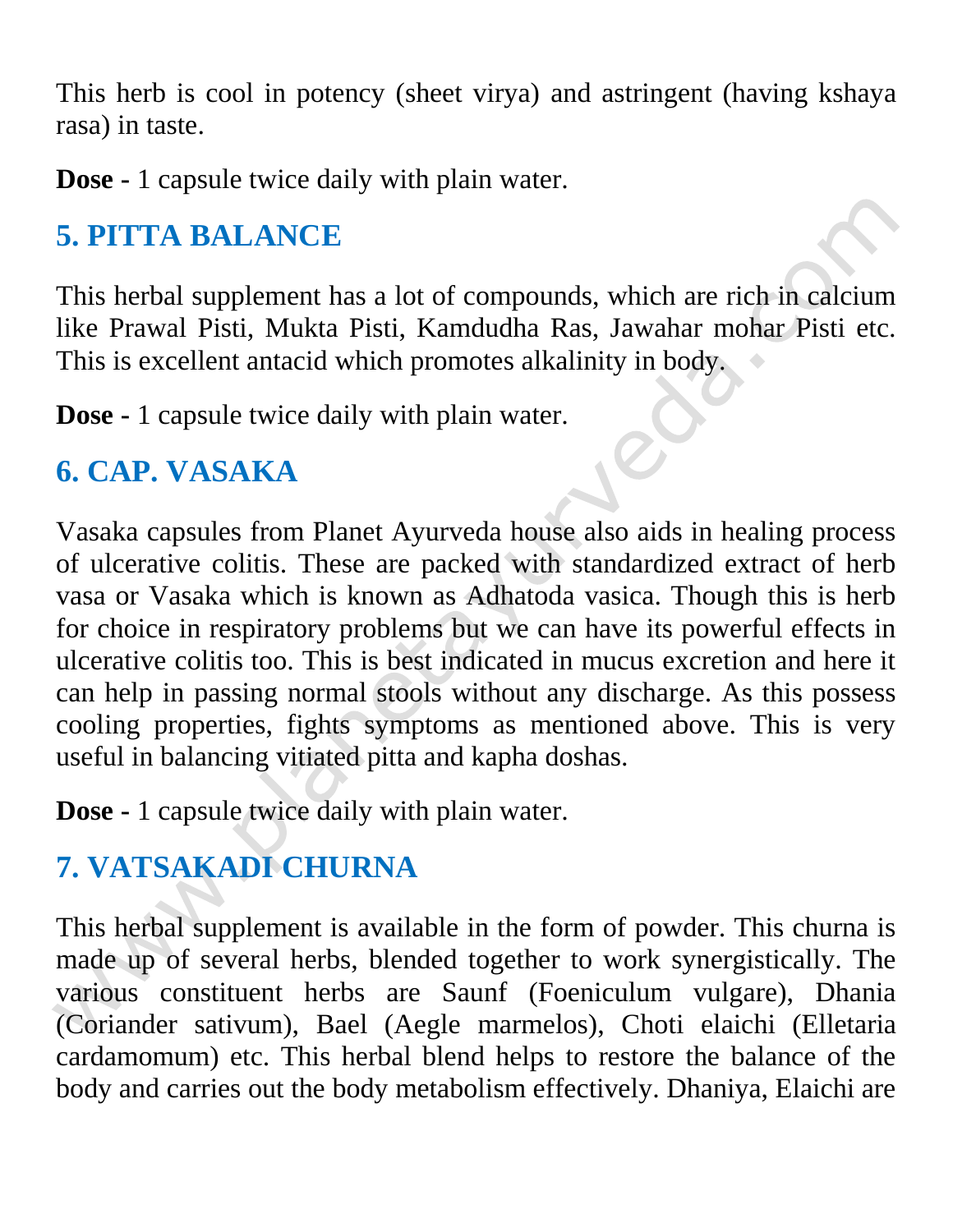just excellent to improve digestion and dealing with symptoms like abdominal cramps, gas etc.

**Dose -** 1 tsp twice daily with plain water.

# **ULCERATIVE COLITIS CARE PACK**



# **1. VATSAKADI CHURNA**

Its various constituent herbs are Saunf (Foeniculum vulgare), Dhania (Coriander sativum), Bael (Aegle marmelos), Choti elaichi (Elletaria cardamomum) etc. This herbal blend helps to restore the balance of the body and carries out the body metabolism effectively.

#### **Details of properties of few herbs of vatsakadi churna:**

 *KUTAJ (Holarrhena antidyssentrica):* This herb has stomachic and bitter properties. Other properties include carminative, astringent, antiperiodic, tonic, lithotropic and also an aphrodisiac. Kutaj has been used to relieve bleeding piles, bacillary dysentery and malaria. It is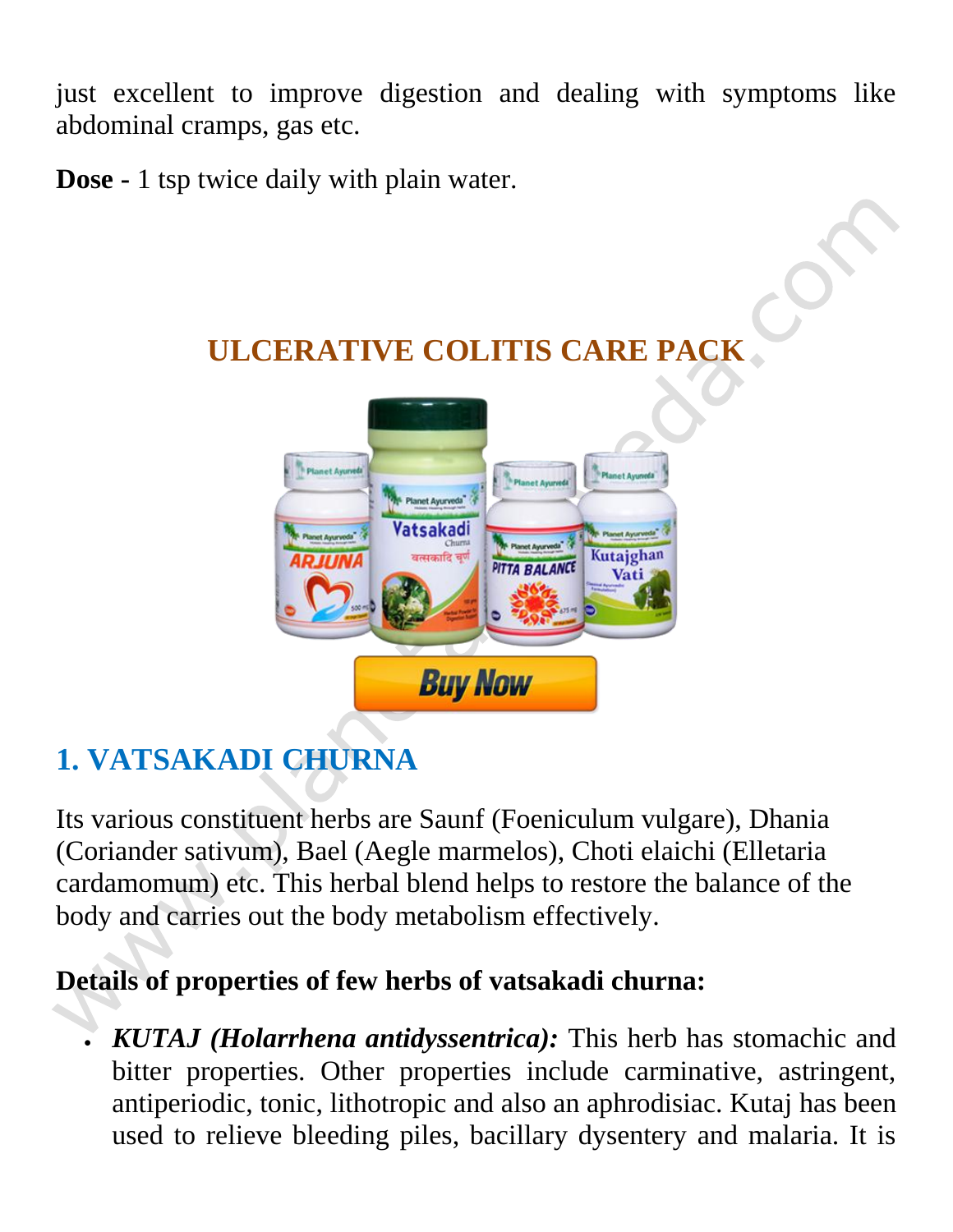also useful in relieving other ailments like ulcers, pruritis, dyspepsia and jaundice. The bark and seeds of the plant are used for medicinal properties.

 *BILVA (Aegle marmelos):* It is considered as a sacred tree in India. Bilva is useful in relieving digestive disorders like colitis and Irritable bowel syndrome. It helps in the overall functioning of the digestive system.

Powder of Bilva leaves is useful in regulating blood sugar levels. The fruit eliminates extra heat from the body and relieves colitis, diarrhea and irritable bowel syndrome.

- **SAUNF (***Foeniculum vulgare):* It is a common condiment found in Indian cooking. It is used as a mouth freshener. It is known with the name fennel seeds. These seeds have phytoestrogens which help in the digestion of the food. It is beneficial for lactating and nursing mothers. It also helps to reduce colic in new born babies. The seeds help to gain a clear vision if consumed regularly. Fennel seeds purify the blood and eliminate toxins from the body.
- *DHANIA (Coriander sativum):* Commonly known as coriander seeds, they are used as a spice in Indian cooking. It has several medicinal uses. External application of the paste of these seeds eliminates pains and swelling. These seeds have digestive, astringent, appetizer, anti-dyspeptic, liver stimulant and anthelmintic properties. The leaves of the plant are used to flavor curries in Indian cooking.

# **2. ARJUNA CAPSULES**

- The anti-oxidants found in the bark provide strength to the heart muscles and prevent fatigue.
- The Arjuna bark is rich in minerals like calcium, copper, magnesium and zinc that are necessary for the proper healing of the wounds and improving immunity.
- Research has proved Arjuna to be a good astringent and a great wound healer.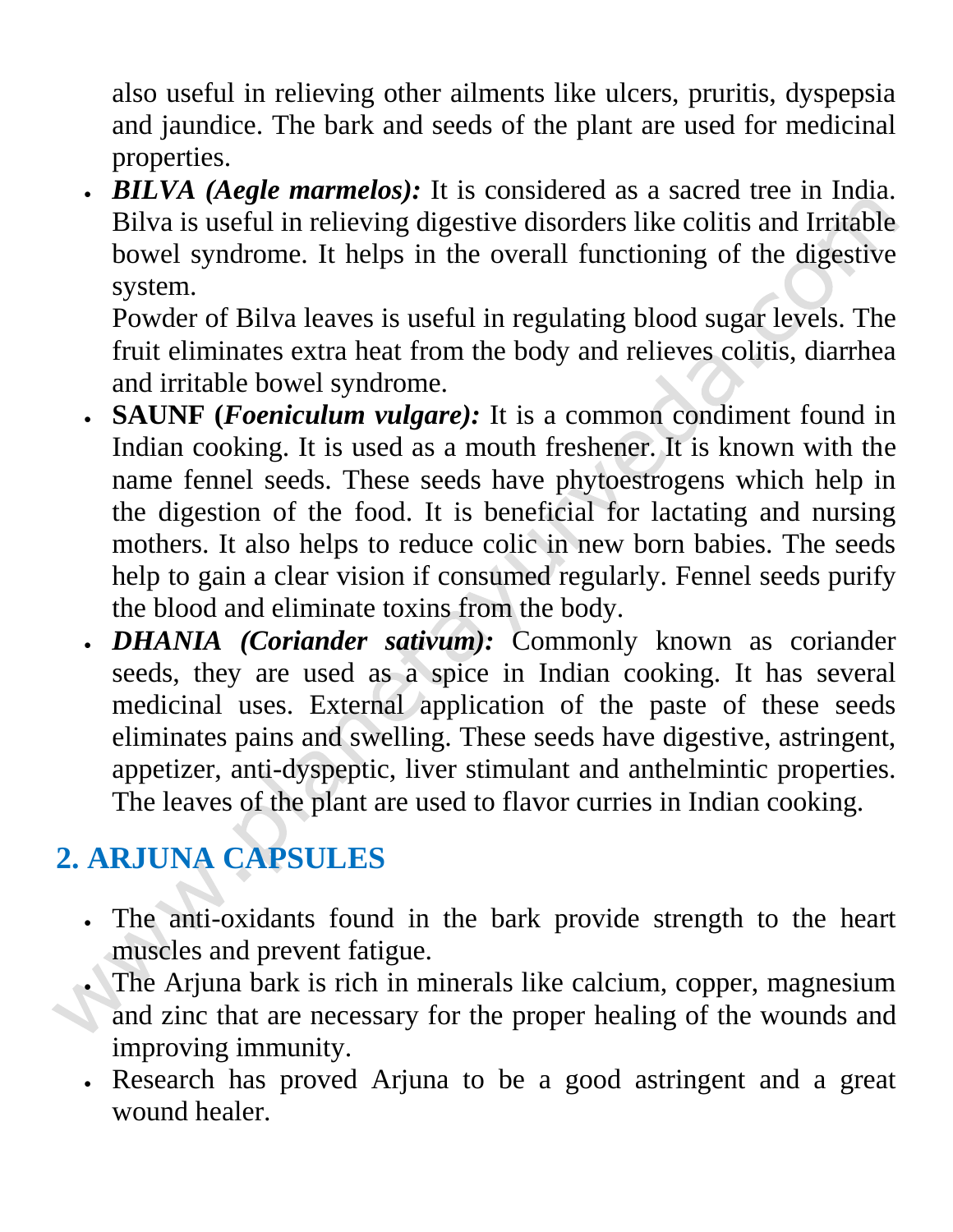- It has been proved to have analgesic and anti-inflammatory properties.
- The herb Arjuna has been used since ancient times for its magnificent properties. It has special remedial action on the heart as it tones the cardiac muscle and thereby protects it. It does so by strengthening the cardiac muscles. People from the ancient times have been using this Ayurvedic herb in its raw form for health benefits. It not only helps the heart but it's cooling and useful for alleviating the Pitta and curing many Pitta diseases especially Ulcerative colitis.
- Another wonderful action it has is over the cholesterol levels in the blood. The herbal product decreases the harmful LDL levels and maintains the HDL level in the blood. Co-enzyme Q-10 that is commonly prescribed for heart problems is actively found in herb Arjuna.

# **3. PITTA BALANCE**

- **Coral:** It is an Ayurvedic compound known as Coral in English. Corals are found at sea bed and Praval Pishti is also known as "Red Coral". This is rich in natural calcium and aids in digestion. It also enhances immunity and helps in balancing Vata and Pitta energies. It is cooling, soothing, strengthening, and nutritive in nature and helps to balance the Pitta dosha.
- **Agate:** Agate is a gem stone found from the seas. It is used as a cardiac tonic. Akik is used in Ayurvedic medicines for balancing Vata and Pitta elements. It is also useful in managing diseases related to Pitta dosha.
- **Jawahar mohra Pishti:** This is a very cooling natural compound containing calcium. It is useful in relieving heartburn and heart diseases. It is an effective compound to manage gastro enteritis and Pitta related ailments. It helps to balance Pitta dosha in the body.
- **Kamdhudha Ras:** This helps to maintain a healthy digestive system. It relieves hyperacidity and acidity. Burning sensation which is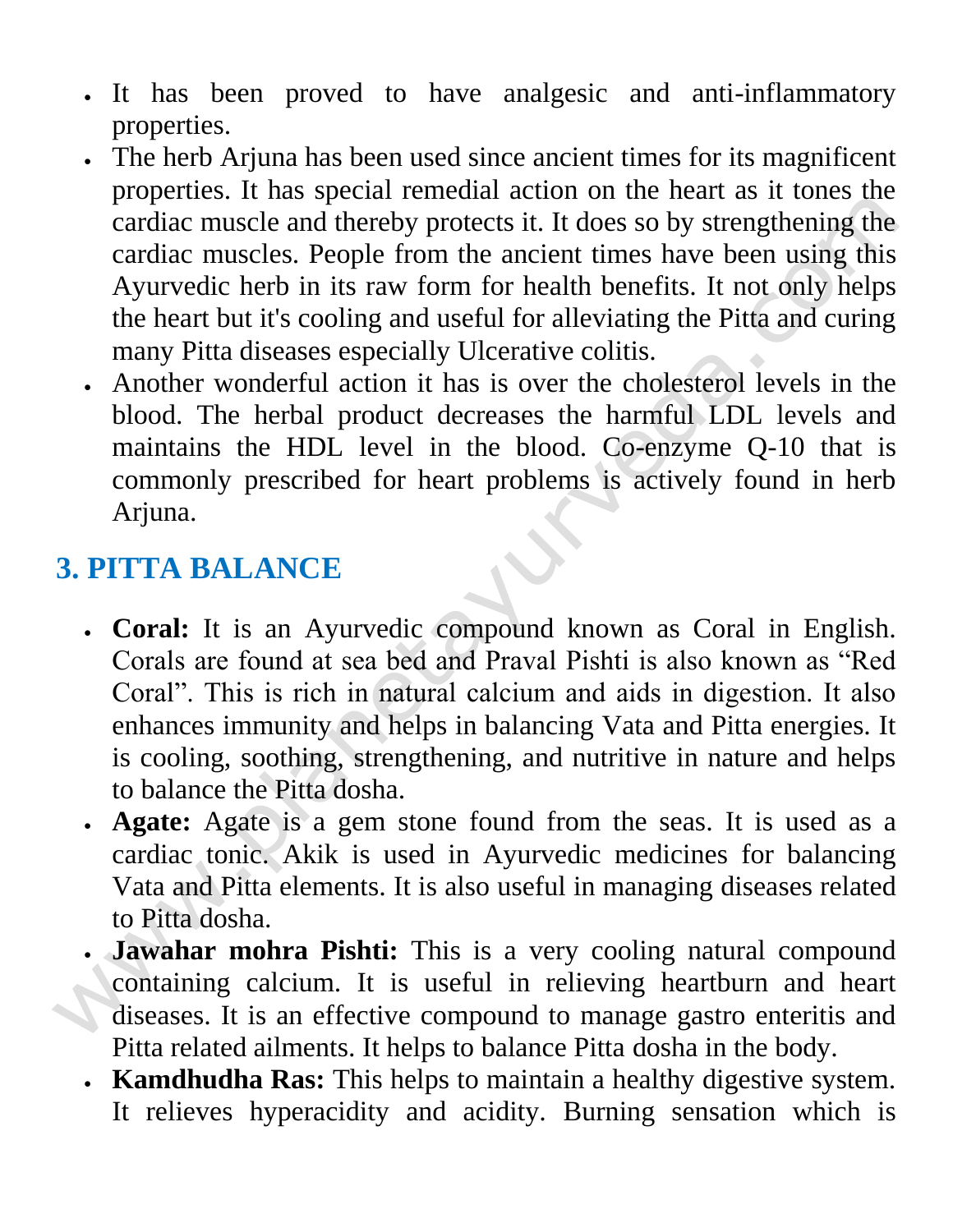caused by imbalance in Pitta element can be relieved by using this compound.

- **Pearl:** This medicine is prepared from pearls. It is a natural cardiac tonic while helps to relieve gastritis and excessive burning sensation. It is wonderful for blood pressure and balancing Pitta dosha.
- **Giloy:** This herb helps to improve the health conditions of persons suffering from heartburn. It aids in building a strong immune system. It is wonderful herb to balance all 3 energy doshas i.e. Vata, Pitta and Kapha.

#### **4. KUTAJGHAN VATI**

It is a classical ayurvedic prepration for Aam pachan (removal of toxins) as well as for controlling bleeding with diarrhea very effectively.

# **HOW CAN OUR ULCERATIVE COLITIS CARE PACK HELP YOU?**

#### **With the use of Ulcerative Colitis Care Pack:**

- 1. Consistency of stool improves, however initially frequency remains same, which improves later on with time.
- 2. Quantity of blood in stool reduces.
- 3. Quantity of mucus in stool reduces.
- 4. Slowly steadily the urgency to go to toilet reduces.
- 5. Hemoglobin improves and energy level goes up.
- 6. After 6 to 8 months we advise the patients to go through colonoscopic examination which usually shows improved vascular pattern. The allopathic drugs can be slowly reduced as the symptoms and vascular pattern improves.

Our **Ulcerative Colitis Care Pack** is a complete solution to all the types of problems related to inflammation and infections affecting the digestive